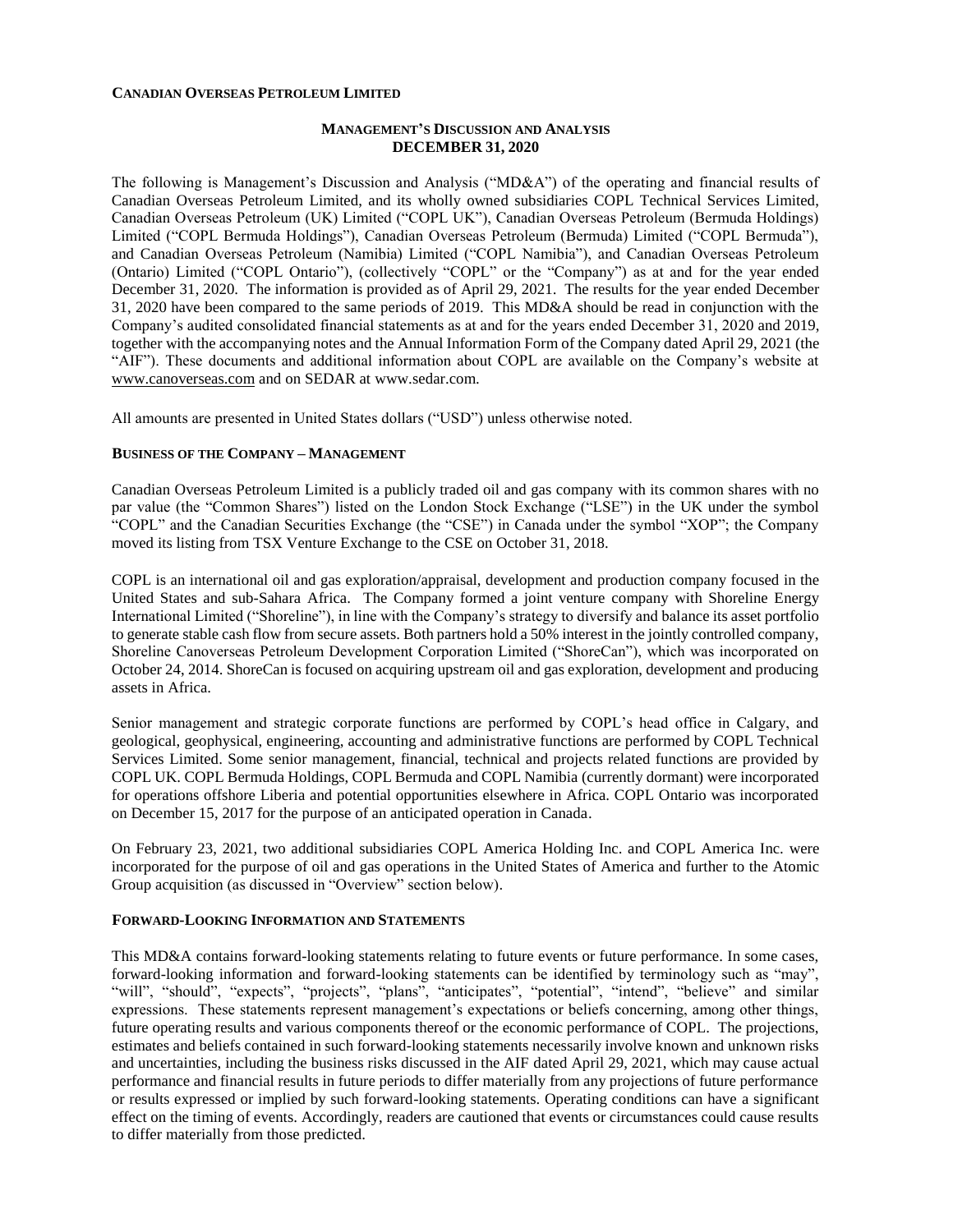### **FORWARD-LOOKING INFORMATION AND STATEMENTS (CONTINUED)**

Forward-looking statements included or incorporated by reference in this document include statements with respect to:

- the Company's current strategy to establish and grow an oil and gas business, including the recently acquired business in the US (the "Overview and Overall Performance" and "Outlook" sections);
- the Company's ability to raise capital and obtain the additional financing for exploration projects (the "Overview and Overall Performance", "Outlook" and "Commitments and Contractual Obligations" sections);
- the Company's assumptions in respect of valuation of Warrants and Stock Options (as defined herein) (the "Stock-Based Compensation Expense", "YARF Loan" and "Share Capital" sections)
- the Company's ability to manage its financial and operational risks (the "Overview and Overall Performance", "Financial Instruments", "Commitments and Contractual Obligations" and "Liquidity and Capital Resources" sections).

The Company's AIF for the year ended December 31, 2020 describes major risks, material assumptions and other factors related to forward-looking information and forward-looking statements that could influence actual results and are incorporated herein by reference. These risks, assumptions and other factors have been provided for readers to gain a more complete perspective on COPL's future operations. However, readers should be cautioned that the list of factors is not exhaustive and that this information may not be appropriate for other purposes. Forwardlooking information and forward-looking statements included or incorporated by reference in this MD&A are valid only as at the date of this MD&A, and the Company does not intend to update or revise these forward-looking statements and forward-looking information except as required by applicable securities laws. The forward-looking information and forward-looking statements contained in this MD&A are expressly qualified by this cautionary statement.

## **OVERVIEW AND OVERALL PERFORMANCE \***

In the fourth quarter of 2020, management was focused on the Atomic Group acquisition and on obtaining financing for this acquisition. The Company also continued to identify, evaluate and pursue exploration and development opportunities in African countries and elsewhere. The Company continues to be focused on opportunities that its seasoned technical team has strength in evaluating and developing.

### *Atomic Group Acquisition*

On December 16, 2020, COPL announced that it had agreed to acquire Atomic Oil & Gas LLC ("Atomic") for aggregate consideration of \$54 million consisting of assumed debt, cash and shares. The effective date of the transaction is December 1, 2020 as defined in the Stock and membership interest purchase agreement between the Seller and the Company (the "SPA"). The opportunity to undertake this acquisition became available as a result of the COVID-19 environment and the drop in oil prices during 2020. This strategic acquisition represents a step change in the capacity and revenue generating opportunities open to the Company.

On March 16, 2021(the "Closing"), the Company closed its acquisition of 100% of the membership interests in Atomic (collectively, the "Membership Interests") and 100% of the shares in Southwestern Production Corp. ("SWP") (collectively, the "SWP Shares") (together the "Atomic Group Acquisition"). For accounting purposes, the acquisition date is March 16, 2021, when the Company assumed control. In accordance with the SPA, certain assets and corresponding liabilities are excluded from the acquisition.

The Atomic Group was a closely-held private oil and gas company incorporated under the laws of the State of Colorado, USA. Atomic's assets are located in the Powder River Basin in the State of Wyoming, USA where it holds operated interests in approximately 47,992 acres (gross) of contiguous leasehold. There are two oil production Units within the lease block: the Barron Flats Shannon Miscible Flood Unit (57.7% working interest "WI") and the Cole Creek Unit (66.7% WI), as well as one unitized exploration area, the Barron Flats Deep Federal Unit (55.56% WI). Atomic owns a 100% membership interest in PipeCo LLC, a company holding a 100% interest in a gas pipeline and infrastructure that service Barron Flats area. SWP is an operator of all above mentioned oil and gas assets and continues in this capacity post-closing.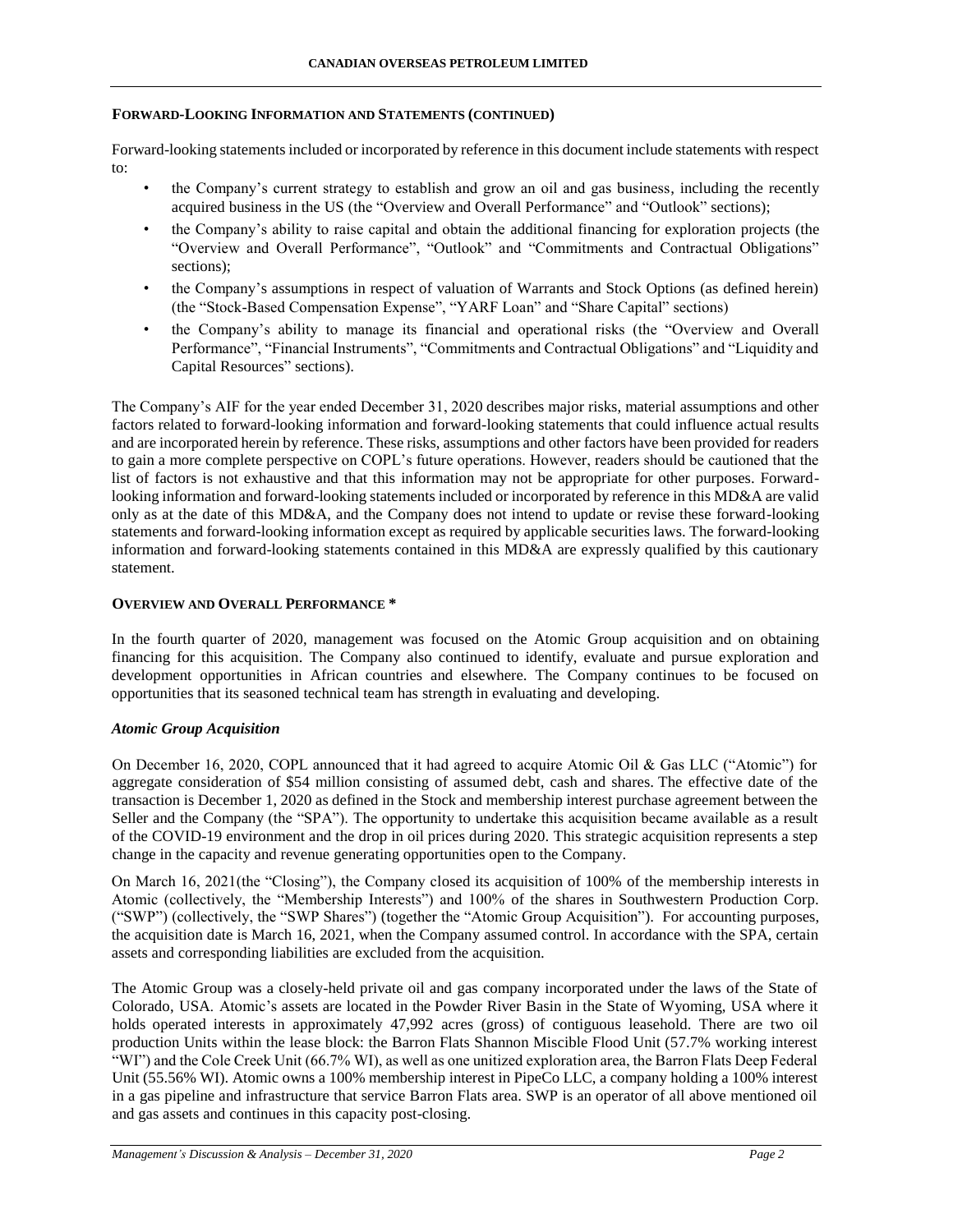### *Atomic Group Acquisition (continued)*

The \$54 million purchase price is comprised of \$50 million in cash and \$4 million to be settled in issuance of COPL shares to be allocated between Membership Interests and SWP Shares prior to closing (collectively, the "Purchase Price"). On March 16, 2021, the Company issued 818,873,319 Common Shares representing \$4 million of the purchase price consideration that was payable in COPL's shares. The Company financed the Purchase Price partially using the net proceeds from the Non-brokered Placing (See "*Share Capital" section*) and external debt of \$45 million (*"Senior Credit Facility"* below).

On March 17, 2021, the Financial Conduct Authority (the "FCA") granted the suspension of the Company's Common Shares on the LSE. Given the significance of this acquisition and the change of the Company's business resulting from this acquisition, the acquisition amounted to a reverse takeover that prevents further trading in the Company's Common Shares. For both legal and accounting purposes this acquisition does not constitute a reverse takeover. This suspension on the LSE does not impact listing of the Company on the CSE. Further to the SPA, the Company made a non-refundable deposit payment of \$1 million on December 15, 2020 (due upon signing the agreement) and a refundable deposit of \$4 million on December 31, 2020. Accordingly, \$5 million is recognized as a prepaid purchase price in the Company's consolidated statement of financial position as at December 31, 2020. Subsequent to December 31, 2020, the remaining \$4 million refundable deposit was paid. At Closing, the Company settled the Atomic Group external debt of \$26 million (See *"Senior Credit Facility"* below), paid \$10 million in cash to the Seller, and withheld \$5 million of the Purchase Price pending the finalization of certain adjustments as agreed between the Seller and the Company. Subsequently on April 14, 2021, the Company released \$5 million to the Seller.

# *Senior Credit Facility*

The Atomic Group Acquisition was funded in part with debt through a loan agreement dated March 16, 2021 between a US based Global Investment Firm (the "Lender") and COPL America Inc. ("COPL America" or the "Borrower") as borrower (collectively, the "Senior Credit Facility"). To fund the Acquisition, the Company drew an initial principal loan amount of \$45 million. The amount funded to COPL America of approximately \$43.2 million (net of financing costs and transaction costs) was used to settle Atomic's previously outstanding debt of \$26 million, a \$10 million payment to the Seller, the \$5 million of the Purchase Price initially withheld and paid subsequent to Closing and the remainder for funding ongoing operations of COPL America.

The Senior Credit Facility agreement is subject to an interest rate of LIBOR (with a floor of 2%) plus 10.5% per annum with such interest to be paid monthly in arrears. From the first anniversary of the Senior Credit Facility the outstanding loan principal will be repaid monthly by COPL America cash resources in excess of \$2.5 million, and COPL America may prepay amounts outstanding subject to prepayment premiums from the first anniversary of the loan. The Senior Credit Facility includes the following covenants; spending on capex subject to lender approval, and the maintenance of certain financial ratios for asset coverage (1.50:1.00), leverage ratio (range of 2.50 to 3.00:1) and liquidity (45-day minimum average balance of unrestricted cash must be at least \$2.5 million). The Senior Credit Facility did not require security or guarantees provided by the Company or its wider group outside of the USA and all financial ratios are calculated with reference to COPL America and its US subsidiaries only. The Senior Credit Facility has an accordion feature whereby the Borrower may draw upon up to a further \$20 million for future development, at the sole discretion of the Lender.

Under a separate warrant agreement dated March 16, 2021, the Lender was granted five (5) warrants representing 5% of the Common Shares of COPL America for \$0.01 per Common Share. On maturity, the Lender would be entitled to redeem such warrants for an amount of cash equal to the greater of approximately 5% of the Company's market capitalization or 5% of the net asset value of COPL America at such time.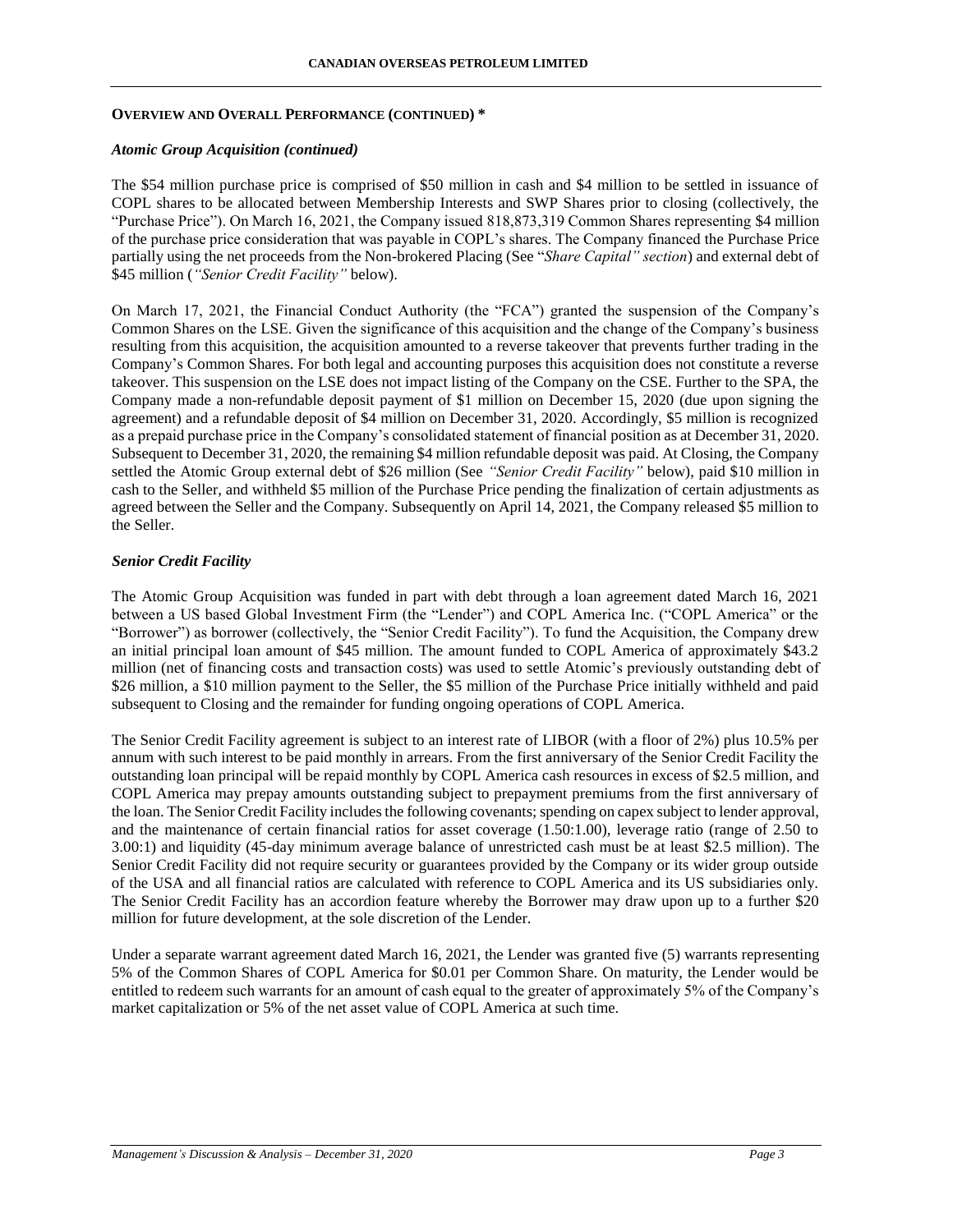### *Risk Management Contracts*

Effective March 15, 2021, in anticipation of the Closing of the Atomic Group acquisition and satisfying conditions attached to the Senior Credit Facility, the Company entered into a master risk management agreement with a counter party. These risk management contracts are not entered into for trading nor speculative purposes. The following risk management contracts were entered into subsequent to December 31, 2020:

|                 |                             | <b>Total notional</b><br>quantity<br>(Gallon (GAL); |                                 | <b>Contract</b><br>price per<br><b>GAL</b> or |
|-----------------|-----------------------------|-----------------------------------------------------|---------------------------------|-----------------------------------------------|
| <b>Product</b>  | <b>SWAP</b> contract        | <b>Barrel (BBL))</b>                                | <b>Term</b>                     | <b>BBP/Monthly</b>                            |
|                 | Fixed price - Normal Butane |                                                     | April 1, 2021 to December 31,   |                                               |
| Gas             | (NC4)                       | 7,766,022 GAL                                       | 2021                            | \$0.930                                       |
|                 | Fixed price - Normal Butane |                                                     | January 1, 2022 to December 31, |                                               |
| Gas             | (NC4)                       | 11,110,302 GAL                                      | 2022                            | \$0.768                                       |
|                 | Fixed price - Normal Butane |                                                     | January 1, 2023 to February 29, |                                               |
| Gas             | (NC4)                       | 9,921,552 GAL                                       | 2024                            | \$0.670                                       |
|                 |                             |                                                     | April 1, 2021 to December 31,   |                                               |
| O <sub>il</sub> | Fixed price - WTI Futures   | 207,123 BBL                                         | 2021                            | \$61.28                                       |
|                 |                             |                                                     | January 1, 2022 to December 31, |                                               |
| Oil             | Fixed price - WTI Futures   | 384,187 BBL                                         | 2022                            | \$56.58                                       |
|                 |                             |                                                     | January 1, 2023 to February 29, |                                               |
| Oil             | Fixed price - WTI Futures   | 416,772 BBL                                         | 2024                            | \$52.87                                       |

(1) WTI refers to West Texas Intermediate, a grade of light sweet crude oil used as benchmark pricing in the United States.

(2) Floating Price of the Gas contracts for each contract month is equal to the arithmetic average of the OPIS Mt. Belvieu Butane (non-LDH) for each business day during the contract month. Floating Price of the Oil contracts

(3) Floating Price of the Oil contracts for each contract month is equal to the arithmetic average of the NYMEX Light Sweet Crude Oil Futures first nearby contract settlement price for each business day that it is determined during the contract month.

### *Expansion of African Portfolio*

In October 2014, COPL formed a joint venture company with Shoreline Energy International Limited called Shoreline CanOverseas Petroleum Development Corporation Limited ("ShoreCan"). Both partners hold a 50 percent interest in the jointly controlled company, which is focused on acquiring upstream oil and gas exploration, development and producing assets in Africa. ShoreCan is a special purpose vehicle registered in Bermuda. The following country and project overviews fall under the realm of ShoreCan's dealings.

## *Nigeria*

On September 13, 2016, COPL announced that ShoreCan had completed the acquisition of 80% of the share capital of Essar Exploration and Production Limited (Nigeria) ("Essar Nigeria"). Essar Nigeria's sole asset is a 100% interest and operatorship of an oil prospecting license, located about 50 kilometres offshore in the central area of the Niger Delta ("OPL 226"). As a party to a PSC for OPL 226, Essar Nigeria is required to seek Nigerian Government ministerial consent for the transaction.

On October 2, 2018, the Nigerian National Petroleum Corporation ("NNPC") granted a conditional approval of a twenty four months extension for the Phase-1 exploration period until September 30, 2020. The extension is subject to certain conditions, including submission of a Performance Bond of \$7 million that is required further to the Production Sharing Contract ("PSC"), to cover the Phase-1 exploration period work program at OPL 226.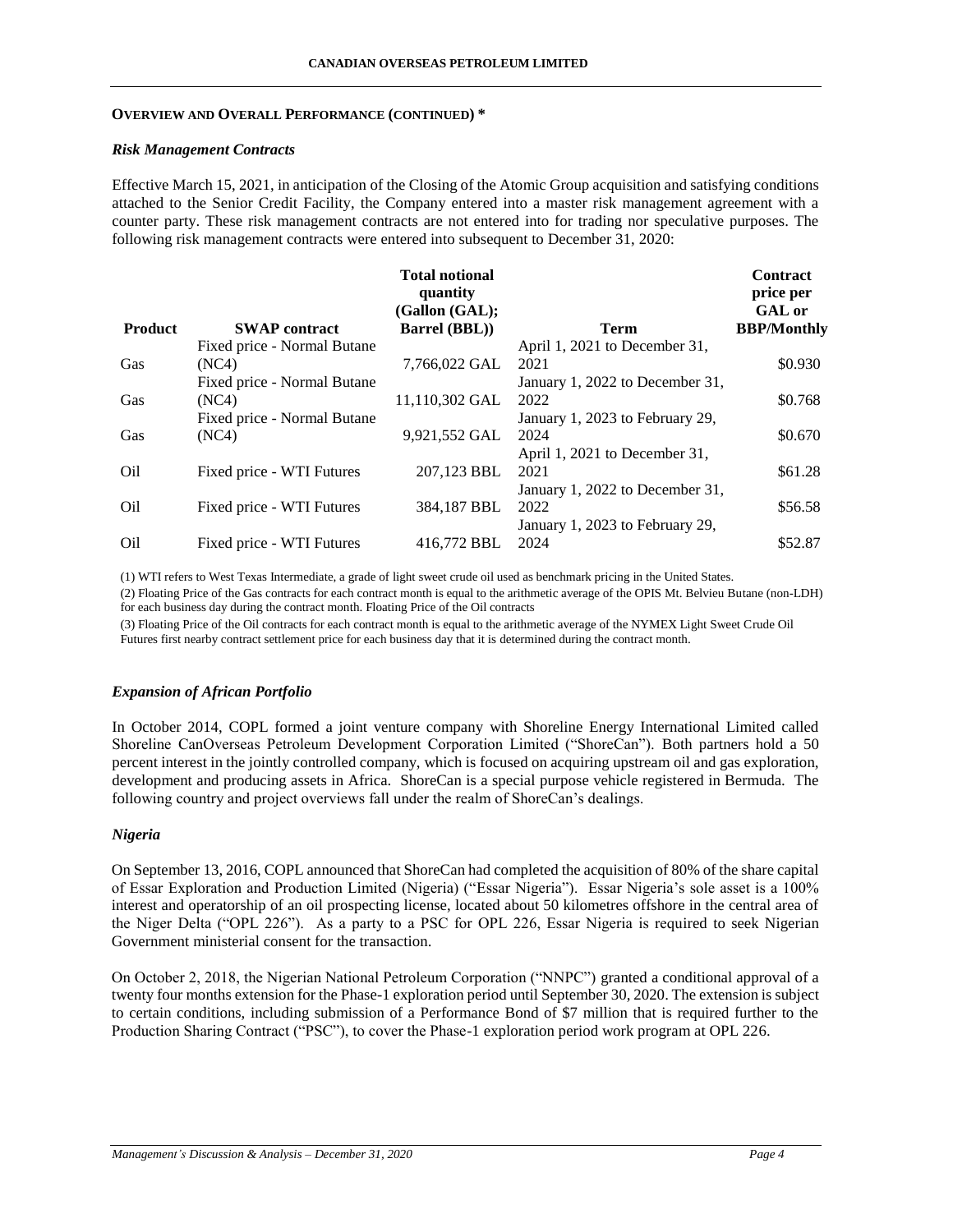## *Nigeria (continued)*

OPL 226 has an area of 1,530 km<sup>2</sup> and is situated in water depths ranging from 40 to 180 meters. It offers oil appraisal and development opportunities having near term oil production potential and significant exploration upside. Historically, four of the five wells with oil and gas shows were drilled in 1972 and 1973, however, the most recent fifth well (Noa-1) was an oil discovery drilled in 2001. ShoreCan has completed additional seismic processing of the most recent 568 km<sup>2</sup> 3D seismic survey acquired by Essar Nigeria in 2012. The advanced seismic processing techniques, applied to this data set by ShoreCan, were successfully completed to differentiate oil bearing sands from gas-bearing or water-bearing sands. ShoreCan planned to drill exploitation wells adjacent to the Noa-1 discovery well. At the request of COPL, Netherland, Sewell & Associates, Inc. ("NSAI") prepared an independent report (the "Report") in accordance with Canadian National Instrument 51-101 (the "NI 51-101") evaluating the Contingent and Prospective Resources attributed to OPL 226, as of December 31, 2020. The Contingent and Prospective Resource volumes estimated in the NSAI report are disclosed in the Company's AIF dated April 29, 2021 under Appendix A in accordance with NI-51-101 rules and regulations.

ShoreCan and Essar Exploration and Production Limited, Mauritius ("Essar Mauritius"), the company that owns 20% of Essar Nigeria shares, were in disagreement about whether the other party was in compliance with its obligations under the Essar Nigeria Shareholders Agreement. Essar Nigeria's allegations, which it first made in August 2018, centre on the assertion that ShoreCan has not commenced funding of the \$80 million agreed cumulative funding in Essar Nigeria while ShoreCan categorically denied this with factual evidence of substantial expenditure to date.

Essar Mauritius filed a claim on March 27, 2020 in the High Court of Justice of England and Wales. Essar Mauritius sought in its claim to terminate the Shareholders' Agreement and the Share Purchase Agreement dated August 17, 2015 and the resulting transfer of its shares in Essar Nigeria to ShoreCan.

On August 4, 2020 the Company announced that ShoreCan had executed definitive agreements with Essar Mauritius to resolve their disputes. ShoreCan and Essar Mauritius entered into a Sale and Purchase Agreement (the "Essar SPA Agreement"), and other agreements, with each other concerning, among other things, their respective obligations under the Essar Nigeria Shareholders Agreement (the "Shareholders Agreement"). On February 1, 2021 the Company announced, that ShoreCan and Essar Mauritius have agreed to extend the completion date of the definitive agreements to April 30, 2021.

The agreements between ShoreCan and Essar Mauritius can be summarized as follows:

- A Settlement Agreement which settles the claim filed by Essar Mauritius against ShoreCan in the High Court of Justice of England and Wales. Under the Settlement Agreement, each party has agreed to bear their own costs and end the proceedings in the High Court of Justice of England and Wales;
- A Share Transfer Agreement in which ShoreCan will return 70% of the shares in Essar Nigeria to Essar Mauritius;
- An amended Shareholders Agreement, the highlights of which include:
	- o Essar Mauritius to carry Shorecan for a 10% carried interest (capped at US\$5 million net) on all costs relating to the drilling of the first well to be drilled under the terms of the OPL 226 PSC;
	- o ShoreCan will have an option to increase its shareholding in Essar Nigeria from 10% to 30% by paying 20% of historic expenditures of Essar Nigeria at cost through the drilling of the first well. The option is exercisable within 90 days from the completion of the first well as defined in the final well plan as approved by concessionaire (NNPC) and regulator (DPR) under Phase 1 of the OPL 226 PSC;
	- o The Essar Nigeria Board of Directors and management team to be restructured commensurate with its amended share structure to reflect the increased shareholding of Essar Mauritius;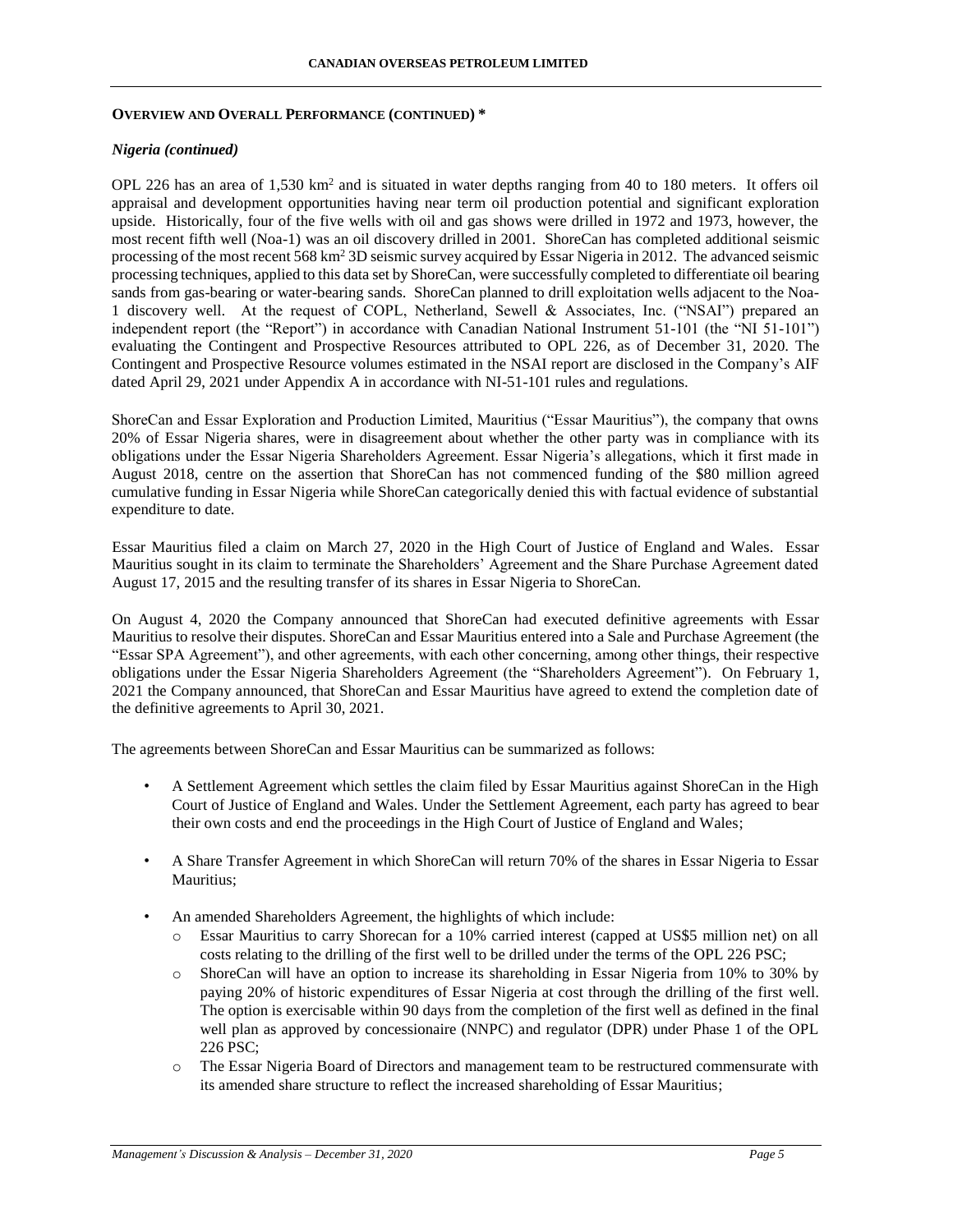### *Nigeria (continued)*

• A Loan Agreement with Essar Nigeria whereby Essar Nigeria recognizes historic expenditures by ShoreCan on behalf of Essar Nigeria as a shareholder loan thus allowing ShoreCan to recover these expenditures, cost recoverable and non-cost recoverable, from future production revenue.

Essar Nigeria, has applied to the concessionaire and the regulator for an extension of the exploration period under the OPL 226 PSC beyond the current term ending September 30, 2020. Completion of the definitive agreements outlined above is subject to the grant of such an extension and other customary completion conditions. COPL understands that COVID 19 restrictions pertaining to travel and "in person" meetings have created delays regarding the application within the NNPC and the Department of Petroleum Resources ("DPR") due to increases in protection measures to protect the Nigerian people from the increasing effects of the pandemic.

### *Mozambique*

The Company has discontinued its hitherto interest in a project at PT5-B in Mozambique in light of recent events in the country. In Mozambique, the Consortium (in which the ShoreCan joint venture parties, together, expected to hold a 57% interest) had been indicatively awarded rights to onshore Block PT5-B in the fifth licensing round. COPL was expected to act as the operator of the project. However, following a recent review and the desire to prioritise development of assets in the USA, COPL has decided not to pursue this opportunity and will advise stakeholders accordingly. Beyond COPL's prior pursuit of Block PT5-B, which the Company has ceased, the Company has no other operations or personnel in Mozambique nor any contractual obligations or outstanding liabilities in the country.

### *Change in CFO position*

On June 5, 2020, Aleksandra Owad stepped down as Chief Financial Officer ("CFO") of the Company and Ryan Gaffney assumed the role as Interim CFO effective that day. Mr. Gaffney was appointed CFO of the Company effective July 2, 2020.

*\* This section contains forward-looking information. Please see the "Forward-looking Information and Statements" section (at the beginning of this document) for a discussion of risks and uncertainties relating to such information.*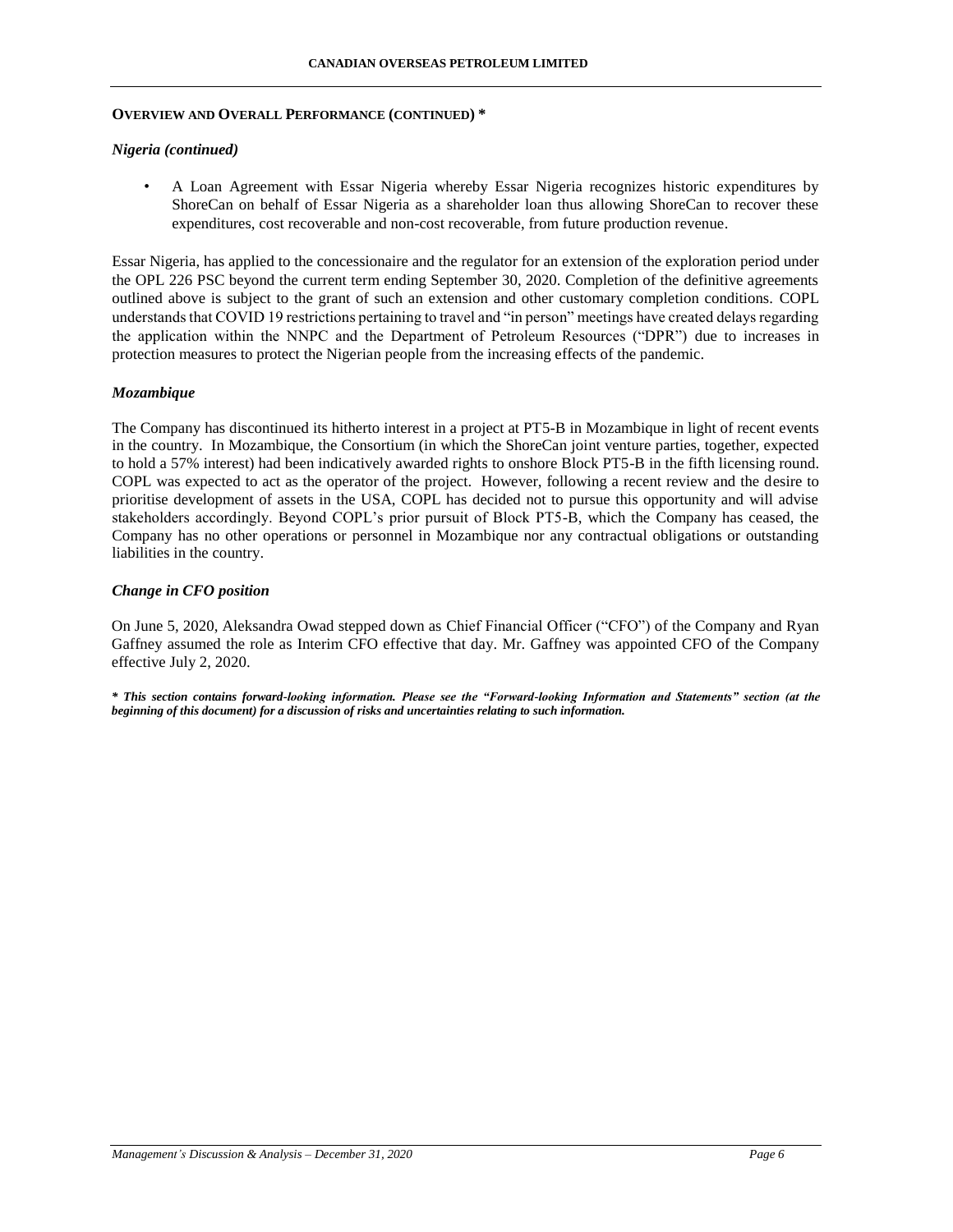## **OUTLOOK \***

The Company's strategy is to increase production at its US Assets in Wyoming, initially through increased gas injection at Barron Flats Shannon, followed by further drilling and development at the Barron Flats Unit and Cole Creek Unit, and to grow its international oil and gas business in Sub-Saharan Africa and elsewhere in the world by farming into, and/or acquiring interests in, exploration, unappraised and/or undeveloped assets as well as in producing assets using the expertise and experience of its senior management team.

The Company's short-term operations will focus on:

- continuing production in the Barron Flats Unit and the Cole Creek Unit;
- increasing gas injection at the Barron Flats Unit;
- re-completing up to 17 existing cased wells in the Cole Creek pool to increase oil production;
- drill two to four new wells in the Cole Creek pool;
- drilling of horizontal proven unproducing development (PUD) locations in both the Dakota sand and Frontier 2 sand that was mapped at Cole Creek;
- progressing the OPL 226 project in Nigeria; and
- evaluating new opportunities available in Africa and in other jurisdictions.

## *COVID-19 Pandemic*

On March 11, 2020, the World Health Organization ("WHO") declared a global pandemic following the emergence and rapid spread of a novel strain of the coronavirus (commonly known as COVID-19). The outbreak and subsequent measures intended to limit the pandemic contributed to significant declines and volatility in global financial markets. The pandemic negatively impacted global commercial activity, including the demand for oil and gas.

The full extent of the impact of COVID-19 on the Company's operations and future financial performance is currently unknown. It will depend on future developments that are uncertain and unpredictable, including the duration and spread of COVID-19, its continued impact on capital and financial markets on a macro-scale, any new information that may emerge concerning the severity of the virus and world-wide coverage and effectiveness of vaccination. The Company is taking measures to mitigate the broader public health risks associated with COVID-19 for its business and employees, including ensuring employees self-isolate and/or work from home where possible, in line with the recommendations of relevant health authorities. However, due to the outbreak, there may be short-term impacts on the Company's supply chain and planned work programmes in Nigeria. Similarly, government-imposed travel restrictions may impair the ability of certain of the Company's employees, advisers and contractors to deliver their services to the Company, conduct physical inspections, or undertake planned operations. In addition, the volatility and disruption of financial markets associated with the outbreak may adversely impact the Company's ability to obtain financing.

The COVID-19 pandemic has a direct impact on the Company's joint venture project in Nigeria and the resulting collectability of the long-term receivable from the Company's joint venture partner (See "*ShoreCan's Commitments"* section below).

The COVID-19 outbreak presents uncertainty and risk with respect to the Company, its performance, and estimates and assumptions used by management in the preparation of its financial results. This situation may continue for the time being and there can be no assurance that it will not cause a material adverse effect on the Company's planned operations.

*\* This section contains forward-looking information. Please see the "Forward-looking Information and Statements" section (at the beginning of this document) for a discussion of risks and uncertainties relating to such information.*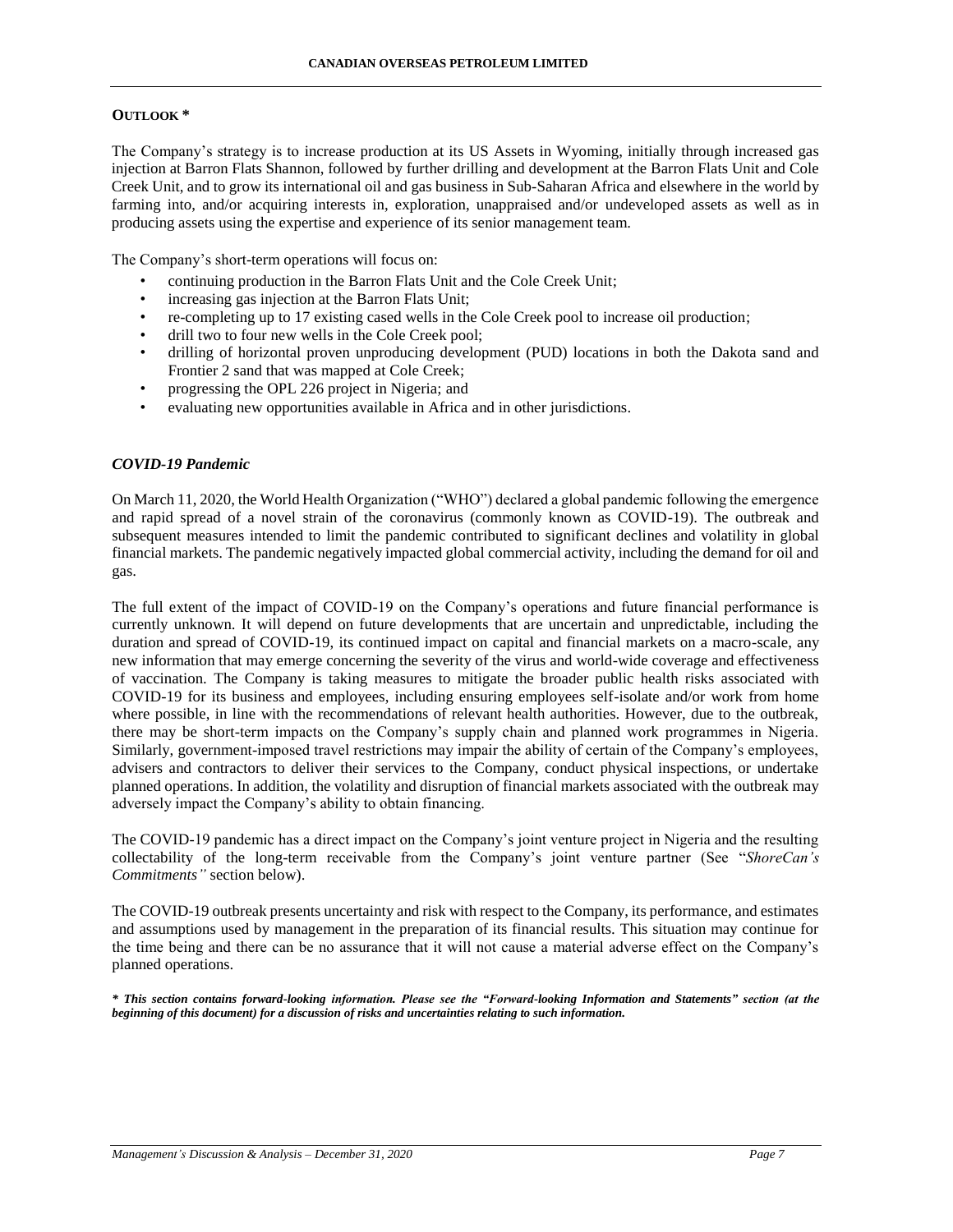### **FINANCIAL SUMMARY**

General and administrative costs were \$3.2 million for the year ended December 31, 2020, compared to \$3.9 million for the same period in 2019. During the year ended December 31, 2020, the Company recorded a gain on waived 2019 directors' fees in the amount of \$0.43 million; there was no such gain recorded in 2019. Depreciation expenses were \$70,000 for the year ended December 31, 2020, compared to \$37,000 for the same period in 2019. For the year ending December 31, 2020, the Company also recorded stock-based compensation expense of \$0.97 million, an expected credit loss of \$0.39 million, acquisition costs of \$0.43 million, pre-license costs of \$39,000 and a gain on office lease relief of \$11,000; there were no such costs and/or gains recorded in same period of 2019.

There was no interest income recorded for the year ended December 31, 2020, compared to \$2,000 for the same period in 2019. Interest expense in respect of the office lease amounted to \$10,000 for the year ended December 31, 2020, compared to \$3,000 for the same period in 2019. For the year ended December 31, 2020, the Company recorded interest expense on the CEO short-term loan in the amount of \$13,000, gain on extinguishment of loan of \$13,000, accretion of \$16,000, gain on derivatives of \$87,000 and finance expenses in respect of YARF shortterm loan of \$333,000; no such interest, finance costs and/or gains were recorded for the same period in 2019. A foreign exchange gain of \$74,000 was recognized for the year ended December 31, 2020, compared to a foreign exchange gain of \$50,000 for the same period in 2019. The Company recognized a loss of \$146,000 on the Company's investment in ShoreCan for the year ended December 31, 2020, compared to \$1,000 for the same period in 2019.

As a result, the Company's net loss amounted to \$5.0 million for the year ended December 31, 2020, compared to net loss of \$3.9 million in 2019.

As at December 31, 2020, the Company's cash and cash equivalents amounted to \$1.4 million (\$0.08 million as at December 31, 2019). Cash used in operating activities amounted to \$3.9 million for the year ended December 31, 2020 compared to \$2.9 million for the same period in 2019. Cash provided by financing activities amounted to \$10.3 million for the year ended December 31, 2020 compared to \$1.1 million for the same period in 2019. Cash used in investing activities amounted to \$5.2 million for the year ended December 31, 2020 compared to \$5,000 for the year ended December 31, 2019.

During the year ended December 31, 2020, the Company closed two equity placings in the UK for total gross proceeds of approximately £2.5 million (\$3.2 million) and issued COPL's Common Shares to certain vendors and employees in lieu of cash payments of approximately  $\pounds$ 1.3 million (\$1.7 million) in respect of outstanding accounts payable due to these vendors and employees (as discussed in details in "*Share Capital*" section). Also, in December 2020, the Company received £3.9 million (\$5.3 million) of proceeds from the UK Placing in advance of the actual issue of respective shares in January 2021. These proceeds are recognized as subscription receipts liability in current liabilities as at December 31, 2020.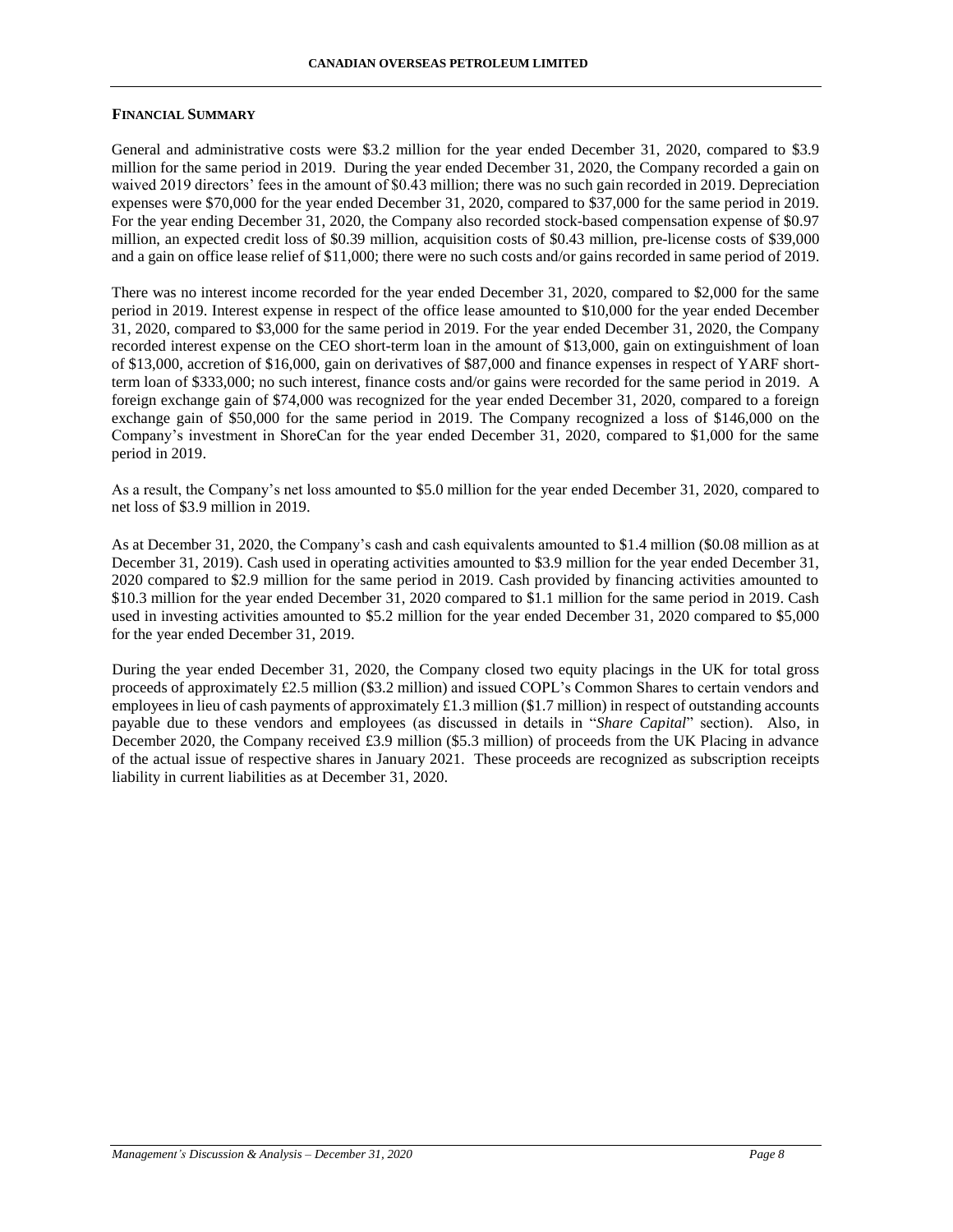# **SELECTED ANNUAL INFORMATION**

# **DISCUSSION OF OPERATIONS**

The Company has not had significant revenue from operations in any of its last three financial years. The following table summarizes the Company's financial results for the years ended December 31, 2020, 2019 and 2018:

| (\$ 000's) except per share                        | 2020          | 2019          |               | 2018       |
|----------------------------------------------------|---------------|---------------|---------------|------------|
| Administrative expenses                            | \$<br>3,161   | \$<br>3,930   | \$            | 4,944      |
| Acquisition costs                                  | 431           |               |               |            |
| Pre-license costs                                  | 39            |               |               | 489        |
| Gain on waived 2019 directors' fees                | (431)         |               |               |            |
| Gain on derecognition of AP                        |               |               |               | (744)      |
| Gain on office lease relief                        | (11)          |               |               |            |
| Depreciation                                       | 70            | 37            |               | 20         |
| Expected credit loss                               | 385           |               |               |            |
| Stock-based compensation                           | 973           |               |               |            |
| Interest income                                    |               | (2)           |               | (11)       |
| Interest expense - lease liability                 | 10            | 3             |               |            |
| Interest expense - CEO loan                        | 13            |               |               |            |
| Gain on extinguishment of loan                     | (13)          |               |               |            |
| Accretion - CEO loan                               | 16            |               |               |            |
| Gain on derivative liabilities                     | (87)          |               |               |            |
| Finance expense - YARF loan                        | 333           |               |               |            |
| Foreign exchange (gain) / loss                     | (74)          | (50)          |               | 175        |
| Loss on investment in joint venture                | 146           | 1             |               | 43         |
| Net loss                                           | 4,961         | 3,919         |               | 4,916      |
| Per share loss (basic and diluted)                 | \$<br>(0.00)  | 0.00<br>\$    |               | 0.00<br>\$ |
| <b>Outstanding Common Shares at</b><br>December 31 | 4,872,204,722 | 3,483,752,463 | 2,486,752,463 |            |
| Weighted average Common Shares<br>- basic          | 4,107,962,456 | 2,929,450,545 | 1,841,654,781 |            |
| Cash used in operating activities                  | 3,899<br>\$   | \$2,857       |               | \$5,455    |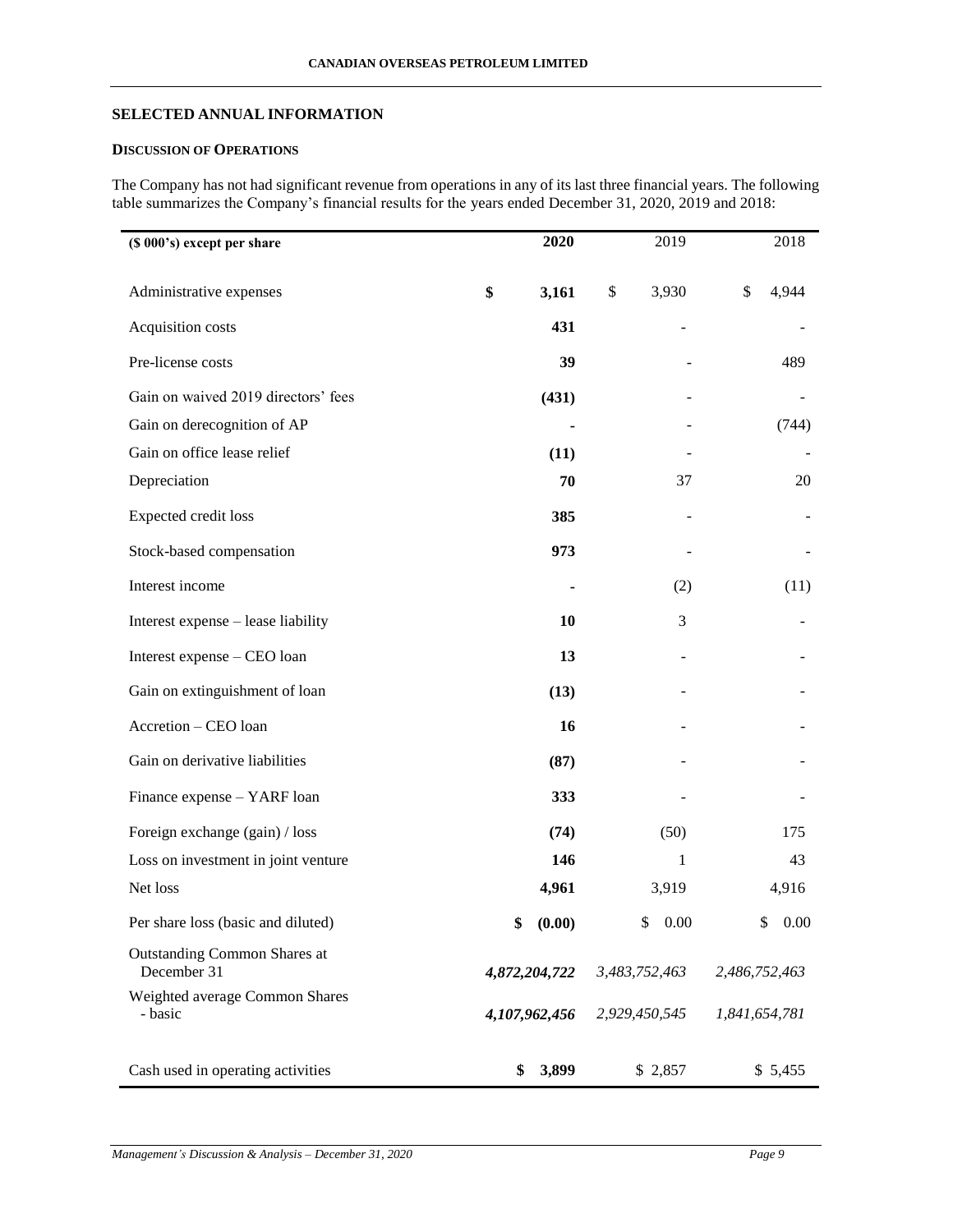## **SELECTED ANNUAL INFORMATION (CONTINUED)**

### *Administrative Expenses*

A breakdown of administrative expenses is as follows:

| $(S\ 000's)$                                                 | 2020        | 2019       |
|--------------------------------------------------------------|-------------|------------|
| Administrative:                                              |             |            |
| Payroll and related costs                                    | \$<br>1,569 | S<br>1,640 |
| External directors' fees and related costs                   | 101         | 450        |
| Consulting services                                          | 339         | 392        |
| Professional services                                        | 270         | 183        |
| Software licenses and maintenance                            | 68          | 139        |
| Travel expenses                                              | 183         | 262        |
| Office expenses                                              | 274         | 565        |
| Stock exchange, transfer agent and UK regulatory agents fees | 246         | 235        |
| Other general and administrative                             | 111         | 64         |
| Total administrative                                         | \$3,161     | \$3,930    |

Administrative expenses amounted to \$3.2 million for the year ended December 31, 2020, compared to \$3.9 million for the same period in 2019.

The decrease in administrative expenses of \$0.7 million for the year ended December 31, 2020, compared to the same period in 2019 resulted mainly from:

- a decrease in payroll due to reduced working hours in effect from September 2019 to June 2020,
- external directors' fees were waived for the first and second quarter of 2020 further to Board resolutions dated March 26, 2020 and September 14, 2020; external directors' fees for 2019 were waived in March 2020 and are recognized in 2020 as a gain on waived fees directly in the Company's statement of comprehensive loss for 2020; in addition, external directors' quarterly fees were substantially reduced effective from third quarter of 2020,
- a decrease in office rent expenses due to the office lease renewal in September 2019 at a lower rent; in addition a reduction in administrative costs resulted from an application of IFRS 16 "Leases" to the renewed office lease, which provides for only operating costs to be included in administrative expenses, while a rent portion of the lease is recognized as right-of-use assets and depreciated over a term of the office lease contract (see *"Depreciation"* and *"Right of Use Assets"* sections below), and
- a decrease in consulting services, software licenses and maintenance costs, travel costs and other general and administrative cost due to a lower level of activities as compared to same period of 2019.

### *Acquisition Costs*

Legal, advisory, consulting and other expenses related to the Atomic Group Acquisition of approximately \$0.43 million are recognized as acquisition costs for the year ended December 31, 2020. No acquisition costs were incurred in 2019 and 2018.

# *Pre-license Costs*

The Company recognized \$39,000 as pre-license costs for the year ended December 31, 2020 that related to an anticipated new project. No pre-license costs were incurred in 2019. The \$0.5 million of pre-license costs in 2018 related to an anticipated project in Ontario, Canada.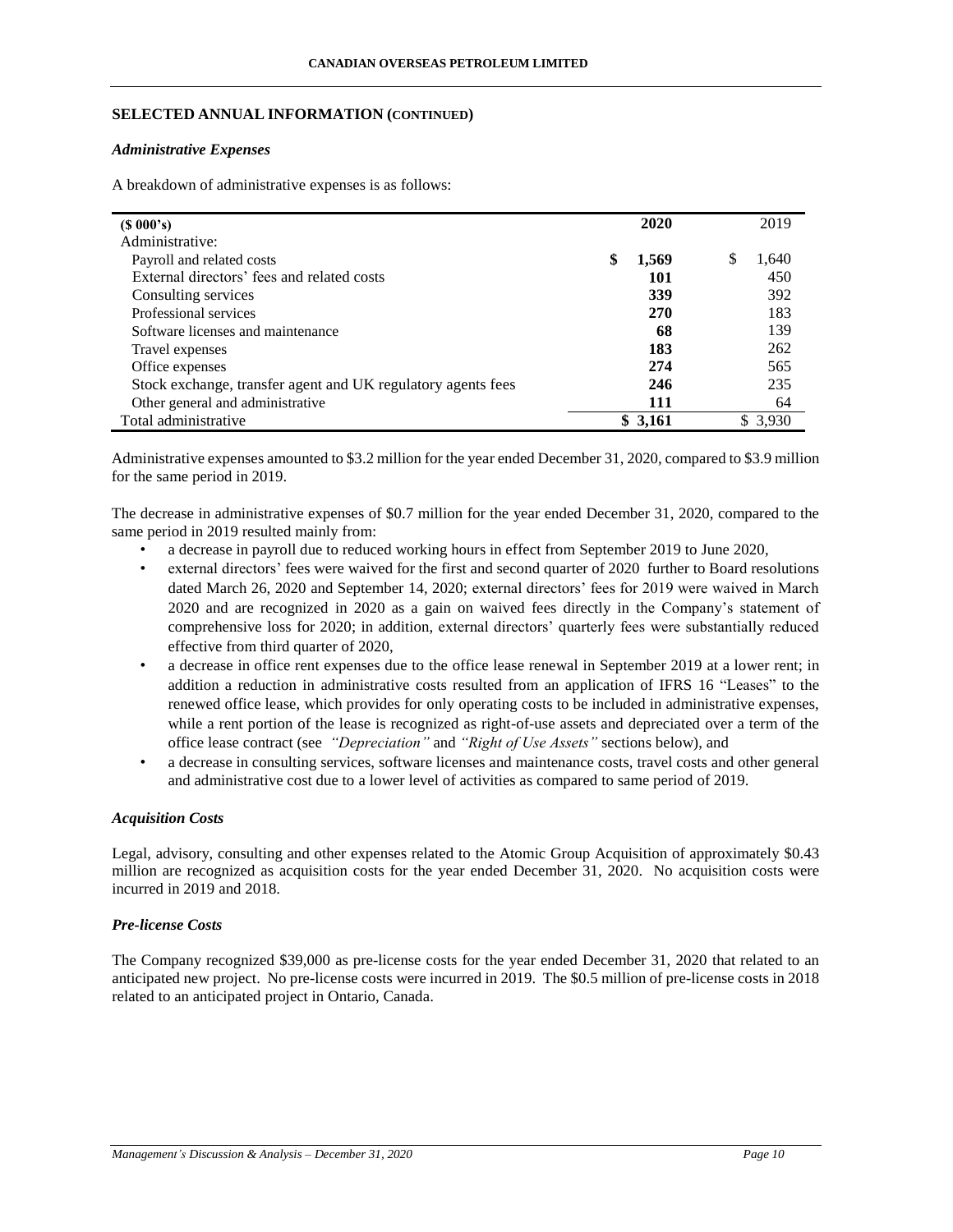## **SELECTED ANNUAL INFORMATION (CONTINUED)**

### *Derecognition of Accounts Payable*

During the year ended December 31, 2018, the Company recorded a gain on derecognition of a joint venture payable in the amount of \$ 0.7 million related to a former 2011/2012 exploration project in UK. This amount, originally in dispute, was never challenged by the joint venture partner, and the six years statute barred time frame, applicable in the UK, expired in 2018.

There was no such derecognition of accounts payable recorded in 2020 and 2019.

## *Gain on office lease relief*

During the year ended December 31, 2020, the Company received a discount for three monthly office lease payments due to COVID-19 pandemic. The discount received meets the conditions of a practical expedient for COVID-19 relief that is available under an amendment to IFRS 16. Accordingly, a reduction in lease payments that relates to a rent portion was recorded as a decrease in lease liability of \$11,000 and respective gain on lease relief in the Company's statement of comprehensive loss. There was no such gain recorded for the years ended December 31, 2019 and 2018.

### *Depreciation*

Depreciation of \$8,000 for the year ended December 31, 2020 (\$16,000 for 2019 and \$20,000 for 2018) relates to office furniture and equipment. Depreciation is calculated on a straight-line basis over expected useful life of equipment.

In addition, commencing September 1, 2019 and further to implementation of IFRS 16, the Company depreciates its right-of-use assets recognized in respect of an office lease in Calgary. Depreciation is calculated on a straightline basis over the term of office lease and amounted to \$62,000 for the year ended December 31, 2020 (\$21,000 for the same period in 2019, \$nil for 2018).

### *Expected credit loss*

As at December 31, 2020, further to an annual recoverability assessment, the Company recognized a full allowance for expected credit loss in the consolidated statement of loss and comprehensive loss for the accounts receivable of \$385,000 due from its Nigerian joint partner (see "*ShoreCan's Commitments"* section below). There was no such allowance recorded for the years ended 2019 and 2018.

### *Stock-Based Compensation Expense\**

The Company has a stock option plan where the number of Common Shares reserved under the plan shall not exceed 10% of the issued and outstanding Common Shares and the number reserved for any one individual may not exceed 5% of the issued and outstanding Common Shares. Exercise prices for stock options granted are determined by the closing market price on the day before the date of grant.

On September 14, 2020, the Company granted to its directors, officers and employees 341,609,235 stock options to acquire the Company's Common Shares at an exercise price of £ 0.0035 (\$0.0045) per share. The options vest immediately and expire five years from the date of grant. The related stock-based compensation expense of \$0.87 million has been recognized in the statement of comprehensive loss for year ended December 31, 2020 and as addition to contributed capital reserve. The fair value of each stock option granted was estimated on the date of grant using a Black-Scholes option pricing model (the assumptions used for the model are discussed in the notes accompanying the Company's audited consolidated financial statements as at December 31, 2020).

Additional stock-based compensation expense in the amount of \$0.1 million has been recorded in the statement of comprehensive loss for the year ended December 31, 2020 in respect of debt exchange arrangement with employees as described further in *"Share Capital – Debt Exchange"* section.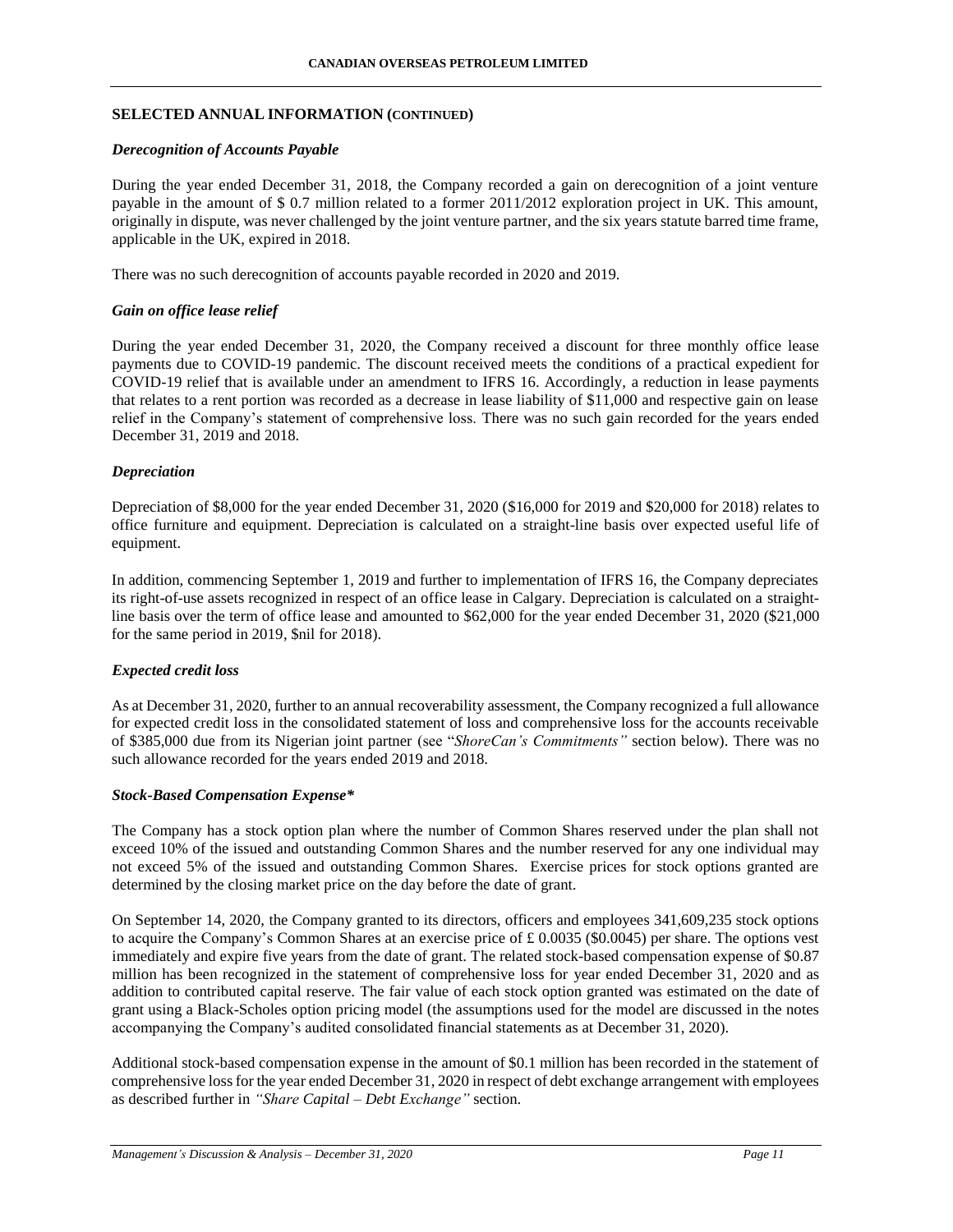## **SELECTED ANNUAL INFORMATION (CONTINUED)**

### *Stock-Based Compensation Expense (continued)\**

There were no new options granted during the years ended December 31, 2019 and 2018.

No stock options expired unexercised during the year ended December 31, 2020 (nil in 2019 and 7,725,000 in 2018). No stock options were exercised during the years ended December 31, 2020, 2019 and 2018. 110,000 stock options were forfeited in 2019 (nil in 2020 and 2018). As at December 31, 2020, a total of 449,014,235 stock options to purchase Common Shares were outstanding, having a weighted average exercise price of \$0.0141 per share and a remaining weighted average contractual life of 3.9 years.

*\* This section contains forward-looking information. Please see the "Forward-looking Information and Statements" section (at the beginning of this document) for a discussion of risks and uncertainties relating to such information.*

### *Interest Income*

Interest income earned was \$nil for the year ended December 31, 2020, compared to \$2,000 for the same period ended December 31, 2019 (\$11,000 for 2018). The interest income relates to interest earned on cash held at banks.

## *Interest Expense – Lease Liability*

For the year ended December 31, 2020, further to implementation of IFRS 16, the Company recorded interest expense in respect of the office lease in the amount of \$10,000 (\$3,000 for the same period in 2019, \$nil for 2018). Interest relates to the Company's office lease in Calgary and it is charged over the lease term.

## *Interest Expense – CEO Loan*

The Company recorded interest expense on a short-term loan received from its Chief Executive Officer ("CEO") in the amount of \$13,000 for the year ended December 31, 2020 (\$nil for the same period in 2019 and 2018). The loan from CEO (the "CEO Loan") was provided on February 14, 2020 and bears interest at a rate of 10% per annum (discussed further in "*Short-Term Loan-CEO*" section below).

### *Gain on Extinguishment of Loan*

On June 15, 2020, the terms of the CEO Loan were varied, in part, by the YARF Loan Agreement (discussed further in "*Short-Term Loan - YARF*" section below) providing for an extension of maturity of the CEO Loan until December 31, 2020 or conversion into COPL's Common Shares at a deemed price of £0.003 per share, being the placing price of the Company's UK Prospectus (discussed in details in "*Share Capital*" section below) at the CEO's option. As at that day, due to the addition of a conversion option element of the loan, the Company calculated the fair value of the amended instrument, compared it to the carrying value of the CEO Loan and recognized a gain on extinguishment of loan of \$13,000 for the year ended December 31, 2020 (\$nil for the same period in 2019 and 2018).

## *Accretion – CEO Loan*

The Company recorded accretion in the amount of \$16,000 for the year ended December 31, 2020 (\$nil for the same period in 2019 and 2018) in respect of CEO Loan.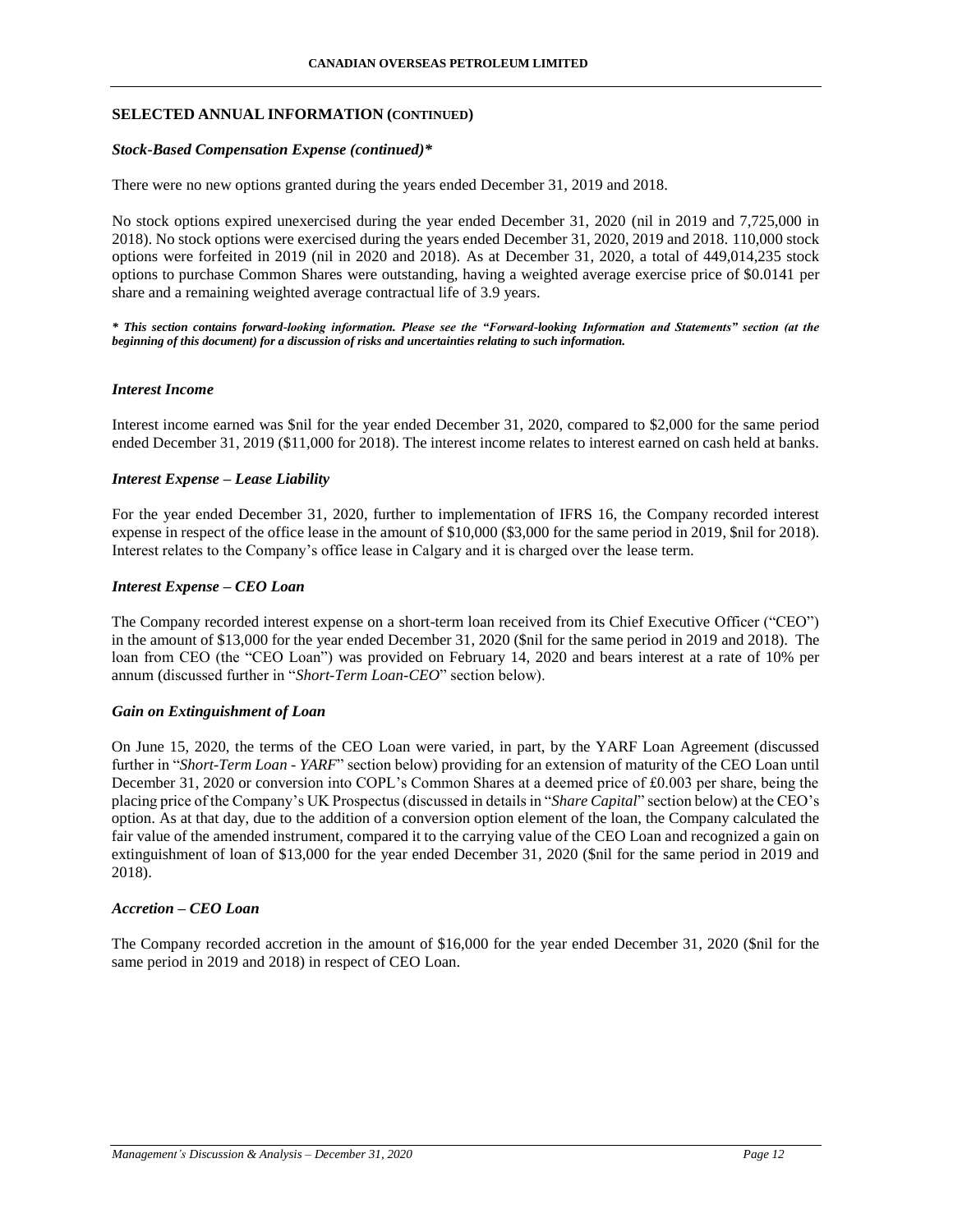## **SELECTED ANNUAL INFORMATION (CONTINUED)\***

### *Gain on Derivative Liabilities*

Gain on derivative liability of \$87,000 for the year ended December 31, 2020 relates to:

- gain on derivative of \$3,000 in respect of embedded derivative conversion option component of the CEO Loan that is considered nil as at December 23, 2020, the date of conversion (as discussed in "*Short-Term Loan-CEO*" section below),
- gain on derivative of \$84,000 in respect of change in fair value of YARF Warrants that are classified as a derivative financial instrument (discussed further in "*Short-Term Loan - YARF*" section below).

There were no gains and/or losses on derivative liabilities recorded during the years ended December 31, 2019 and 2018.

## *Finance Expense – YARF Loan*

For the year ended December 31, 2020, the Company recorded \$333,000 of finance expenses related to a YARF short-term loan (discussed further in "*Short-Term Loan - YARF*" section below) that include a fixed coupon charge of 12.5% on the total YARF loan amount of \$98,000, an implementation fee of \$45,000, legal, due diligence and other fees of \$30,000 as well as fair value of YARF Warrants of \$160,000. There were no finance expenses in the comparable period for 2019 and 2018.

## *Foreign Exchange Gain*

A foreign exchange gain of \$74,000 was recognized for the year ended December 31, 2020 (compared to a foreign exchange gain of \$50,000 for the same period in 2019 and a foreign exchange loss of \$0.2 million for 2018), which relates mainly to loss on translation of loans, accounts payable, cash and cash equivalents denominated in currencies other than USD.

### *Loss on Investment in Joint Venture*

The Company currently holds a 50% interest in a jointly controlled entity, ShoreCan. For the year ended December 31, 2020, the Company charged ShoreCan management and technical services of \$0.9 million (2019 - \$1.4 million) and charged an interest expense of \$0.5 million (2019- \$0.6 million), which were included in ShoreCan's general and administrative expenses and interest expenses for the same period. This amount of revenue was reversed from the Company's revenue and investment in joint venture.

For the year ended December 31, 2020, the Company's share of ShoreCan's losses exceeded the Company's Net Investment of \$146,000 for this period (December 31, 2019 - \$1,000, 2018 - \$43,000). Accordingly, under the equity method, the Company recognized loss on investment in ShoreCan of \$146,000 for the year ended December 31, 2020 (\$1,000 for year ended December 31, 2019 and \$43,000 for the year ended December 31, 2018).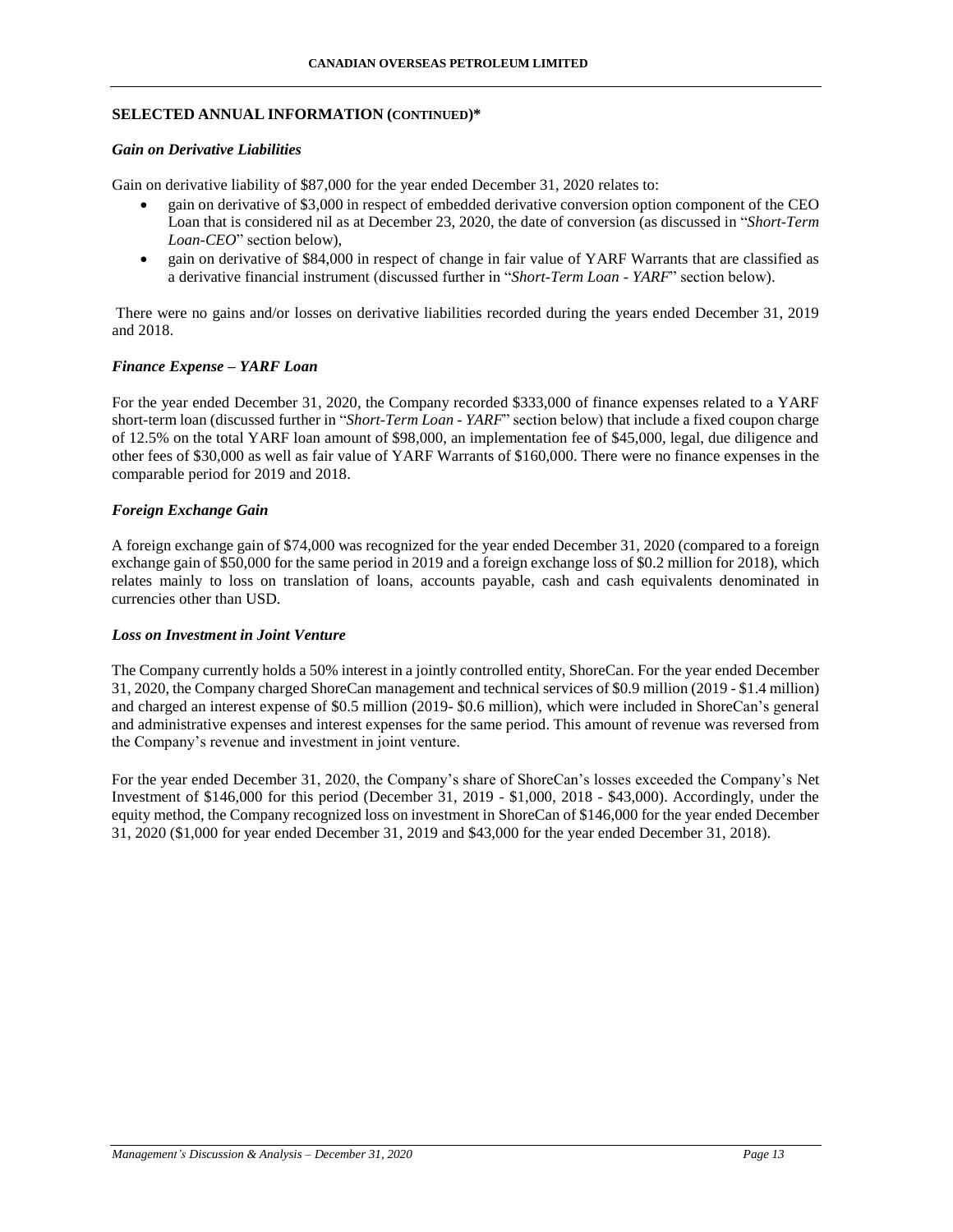### **COMPARATIVE FINANCIAL POSITION ITEMS**

| $(S 000's)$ except per share         | December 31,<br>2020 | December 31,<br>2019 | December 31,<br>2018 |
|--------------------------------------|----------------------|----------------------|----------------------|
| Cash and cash equivalents            | \$<br>1,401          | \$.<br>75            | \$<br>1,856          |
| Right of use assets                  | 229                  | 291                  |                      |
| Prepaid purchase price               | 5,000                |                      |                      |
| Total assets                         | 6,992                | 748                  | 2.419                |
| Subscription receipts liability      | 5,472                |                      |                      |
| Short-term loan - YARF               | 683                  |                      |                      |
| Derivative liability - YARF          | 91                   |                      |                      |
| Current portion of lease liabilities | 59                   | 45                   |                      |
| Long-term lease liabilities          | 216                  | 270                  |                      |
| Share capital                        | (142, 639)           | (138,087)            | (136, 942)           |
| Shareholders' deficit                | \$ (595)             | (991)<br>S           | (2,083)<br>S         |

The following table summarizes the Company's financial position as at December 31, 2020, December 31, 2019 and December 31, 2018:

Recent changes to general economic and industry factors due to COVID-19 pandemic, their uncertainty and impact on the Company's position and operation are discussed in "*Outlook*" section.

# *Cash and Cash Equivalents*

The increase in cash and cash equivalents of \$1.3 million during 2020 represents cash provided by financing activities of \$10.3 million and \$0.1 million effect of foreign exchange on cash and cash equivalents held in foreign currencies net of cash used in operating activities of \$3.9 million and cash used in investing activities of \$5.2 million.

# *Right of Use Assets*

As at December 31, 2020 and in accordance with IFRS 16, the Company recorded \$0.23 million of right-of-use assets in respect of the office lease that was renewed effective September 1, 2019, compared to \$0.29 million as at December 31, 2019. The Company depreciates its right-of-use assets on a straight-line basis over the term of the office lease contract of five years.

# *Investment in Joint Venture*

The Company's investment in joint venture, relates to a 50% share of ShoreCan, the jointly controlled entity and represents a 50% share in ShoreCan's assets and liabilities. As the Company's share of ShoreCan's net liabilities exceeded the Company's net interest in ShoreCan as at December 31, 2020, under the equity method, the Company discontinued recognizing its share of future losses and the carrying amount of the investment in the jointly controlled entity was \$nil as at December 31, 2020 (\$nil as at December 31, 2019). Investment in ShoreCan is further discussed in section "Commitments and Contractual Obligations".

# *Prepaid Purchase Price*

In connection with the Atomic Group Acquisition, the Company made a non-refundable deposit payment of \$1 million on December 15, 2020 (due upon signing the SPA) and paid a refundable deposit of \$4 million on December 31, 2020. Accordingly \$5 million is recognized as prepaid purchase price in the Company's consolidated statement of financial position as at December 31, 2020.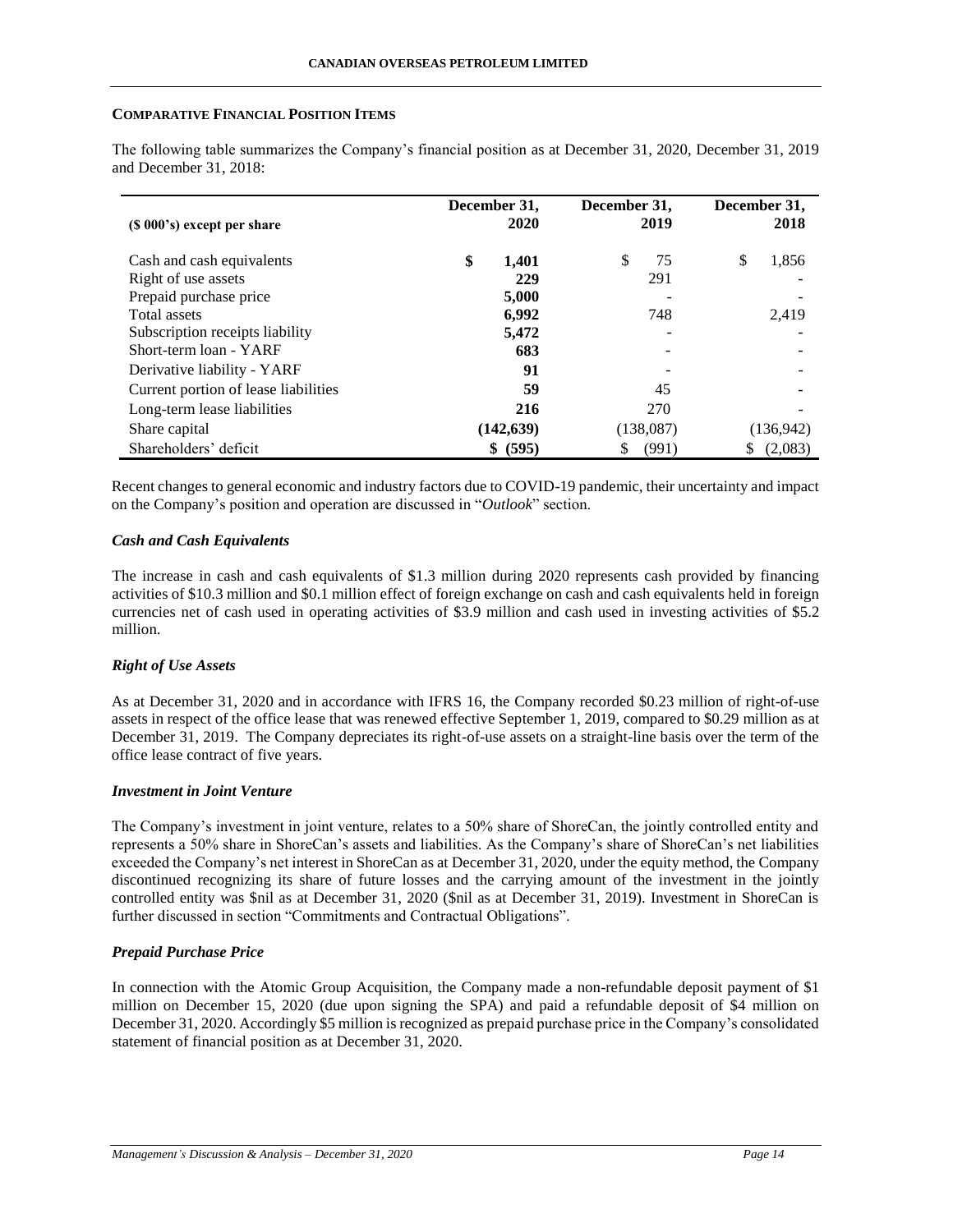# *Total Assets*

Total assets increased by \$6.3 million from \$0.7 million as at December 31, 2019 to \$7.0 million as at December 31, 2020. This increase is mainly a result of an increase in prepaid purchase price of \$5.0 million, cash and cash equivalents of \$1.3 million, an increase in deferred share issue costs and prepayments of \$0.2 million in total, compensated by a decrease in a long term receivable of \$0.2 million.

## *Subscription Receipts Liability*

Proceeds from the Non-brokered Placing (discussed in *"Share Capital"* section) that were received in December 2020 (i.e. in advance of the actual issue of the respective shares in January 2021) in the amount of £3.9 million (\$5.3 million) are recognized as subscription receipts liability in current liabilities as at December 31, 2020. In addition, the subscription receipts liability balance as at December 31, 2020 includes the Company's obligation to issue units to the CEO at a value of £115,000 (\$157,000) further to the CEO Loan conversion (discussed further in *"Short-Term Loan CEO"*) and to issue units to Company's directors at a value of \$46,000, further to Directors' participation in the Non-brokered Placing in the amount of \$46,000 (discussed further in *"Transactions with Related Parties")*.

## *Short-Term Loan – CEO*

On February 14, 2020 (the "Issue Date"), the Company entered into a Promissory Note (the "Note") with Arthur Millholland, President and CEO of the Company, (the "CEO") for a principal amount of Canadian dollar \$200,000, equivalent of US\$153,000 as at the Issue Date. The Note was repayable by the Company six (6) months from the Issue Date ("Maturity") and bears interest in Canadian dollars at a rate of ten per cent (10%) per annum. No payments of interest or principal amount were required to be made by the Company prior to Maturity although the Company could elect to prepay a portion or all of the outstanding principal amount of the Note prior to that date. The Note was secured by the Company by way of a General Security Agreement over its present and after acquired personal property and is to be guaranteed by the Company's subsidiaries.

On June 15, 2020, the terms of the Note were varied, in part, by the YARF Loan Agreement (discussed in *"Short-Term Loan – YARF*" section) providing for an extension of Maturity of the Note until December 31, 2020 or conversion of the Note into COPL's Common Shares at a deemed price of £0.003 per share, being the placing price of the Company's UK Prospectus (discussed in "Share Capital" section), at the CEO's option. Subsequently, on August 19, 2020, the Promissory Note was replaced with a Secured Convertible Debenture agreement signed with the CEO, which provides for same terms and conditions as described above and in addition provides for the 10% interest to be paid in cash at Maturity (together the "CEO Loan").

As at June 15, 2020, due to the addition of a conversion option element of the CEO Loan, the Company calculated the fair value of the amended instrument, i.e. the debt component and the conversion feature, and compared it to the carrying value of the CEO Loan and recognized a gain on extinguishment of the loan of \$13,000. The CEO Loan and the conversion feature are denominated in a currency other than the Company's functional currency. As a result, the conversion feature is treated as derivative financial liability and its fair value is estimated at each financial position date with any changes recognized in statement of comprehensive loss.

The value assigned to the liability on June 15, 2020 was the present value of the contractually determined stream of future cash flows discounted at 34% being the rate estimated to be equivalent to that which the market would apply to an instrument with comparable credit status and provide substantially the same cash flows, on the same terms, but without the conversion option.

The fair value of the embedded derivative conversion option component of the CEO Loan was estimated (using a Black-Scholes option pricing model) at \$3,000 as at June 15, 2020, being the CEO Loan amendment date and this amount was recognized as embedded derivative liability and a decrease in the CEO Loan value.

The Company recognized an interest charge of \$13,000 for year ended December 31, 2020 and an accretion expense of \$16,000 for the same period.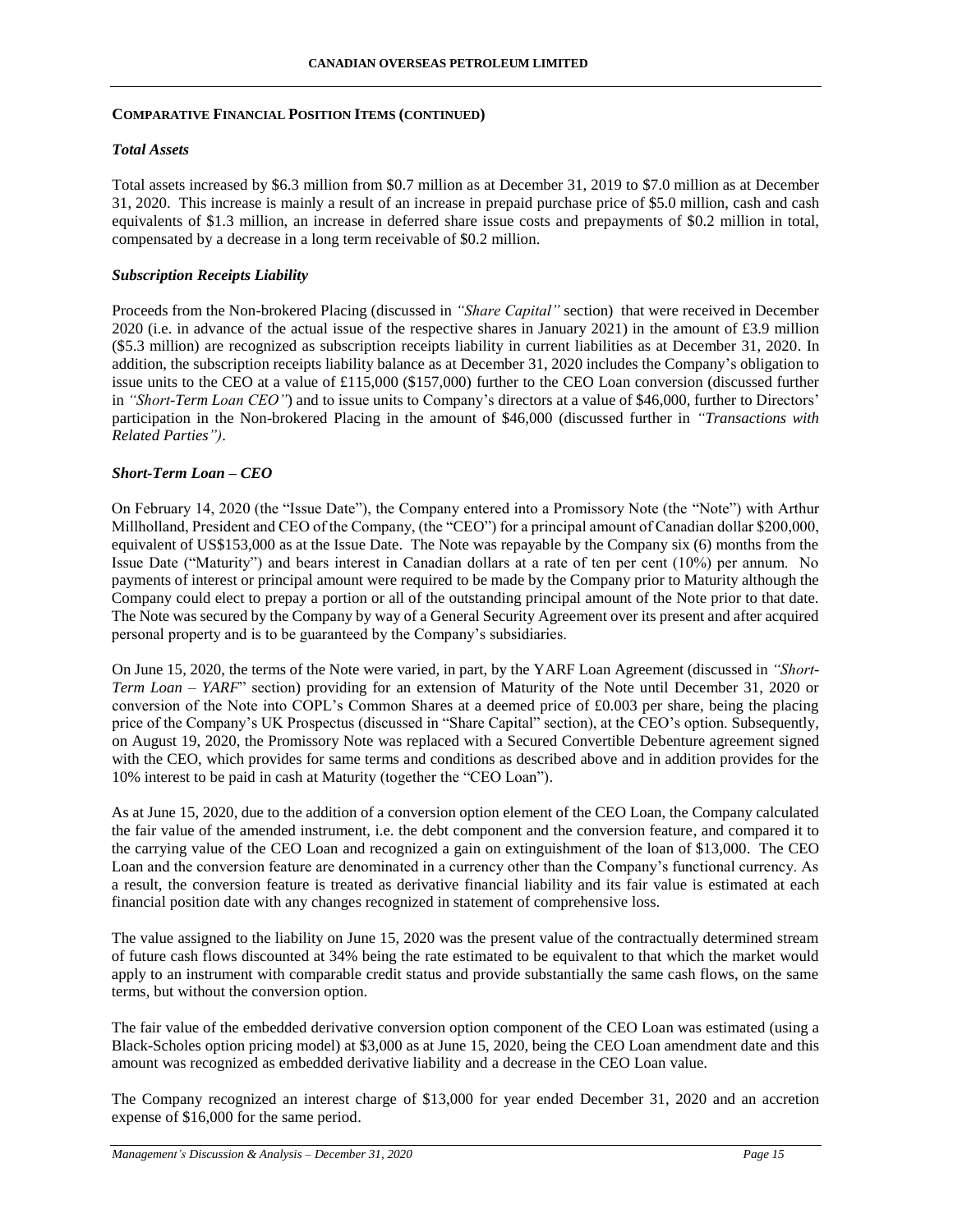### *Short-Term Loan – CEO (continued)*

The CEO signed a placing agreement on December 23, 2020, on the same terms as the Non-brokered Placing, which closed in January 2021 for 57,500,000 units at a deemed price of £0.002 per unit and value of £115,000 (approximately CAD 200,000) representing the extinguishment of the CEO Loan. The interest accrued on the CEO Loan up to December 23, 2020 in the amount of \$14,000 (CAD 17,600) was paid in cash on December 31, 2020. The respective 57,500,000 units were issued to the CEO on January 11, 2021. Accordingly, the balance of the CEO loan outstanding as at December 31, 2020 represented the obligation of the Company to issue units to the CEO at a value of £115,000 (\$157,000) and was recorded as subscription receipts liability.

The embedded derivative conversion option is considered nil as at December 23, 2020, resulting in a gain on derivative liability of \$3,000 recognized in income statement for the year ended December 31, 2020.

The following table presents the reconciliation of the components of the convertible CEO Loan from January 1, 2020 to December 31, 2020:

| (\$000's)                              | <b>Short-term</b><br>loan | <b>Embedded</b><br>derivative<br>liability | <b>Total</b> |
|----------------------------------------|---------------------------|--------------------------------------------|--------------|
| As at January 1, 2020                  |                           |                                            |              |
| Proceeds from loan – February 14, 2020 | \$<br>153                 |                                            | 153          |
| Accrued interest                       | 13                        |                                            | 13           |
| Gain on extinguishment                 | (13)                      |                                            | (13)         |
| Fair value of conversation             |                           |                                            |              |
| option as at June 15, 2020             | (3)                       | 3                                          |              |
| Revaluation of conversion              |                           |                                            |              |
| option as at June 30, 2020             |                           | 47                                         | 47           |
| Revaluation of conversion              |                           |                                            |              |
| option as at September 30, 2020        |                           | (17)                                       | (17)         |
| Revaluation of conversion              |                           |                                            |              |
| option as at December 23, 2020         |                           | (33)                                       | (33)         |
| Accretion                              | 16                        |                                            | 16           |
| Interest paid on December 31, 2020     | (14)                      |                                            | (14)         |
| Foreign exchange loss                  | 5                         |                                            | 5            |
| Subscription receipts liability        | (157)                     |                                            | (157)        |
| as at December 31, 2020                |                           |                                            |              |
| As at December 31, 2020                | \$                        |                                            |              |

### *Short-Term Loan – YARF*

On June 15, 2020, the Company entered into a loan agreement with YA II PN, Ltd ("YA") and Riverfort Global Opportunities PCC ("RF" and, together with YA, the "Lenders" or "YARF") for an unsecured facility (the "Loan Agreement") of £636,000 i.e. approximately \$786,000 (the "Loan Amount"). In addition, the Lenders committed to participate in the Company's equity placing that closed on July 2, 2020 (the "Placing Date") for £100,000 each.

The first drawdown of £136,000 (approximately \$167,000) occurred upon signing of the Loan Agreement and the Company received net proceeds of £92,000 (approximately \$113,500) net of an implementation fee, legal fees and out of pocket expenses (as disclosed below). As per the Loan Agreement, the first drawdown was repaid on July 2, 2020 - £100,000 in cash from proceeds of YARF's participation in a UK equity placing and £36,000 (\$45,000) by the issue of 12,000,000 Common Shares at a deemed price of £0.003 (\$0.0037) per share (the UK Placing is discussed in *"Share Capital"* section).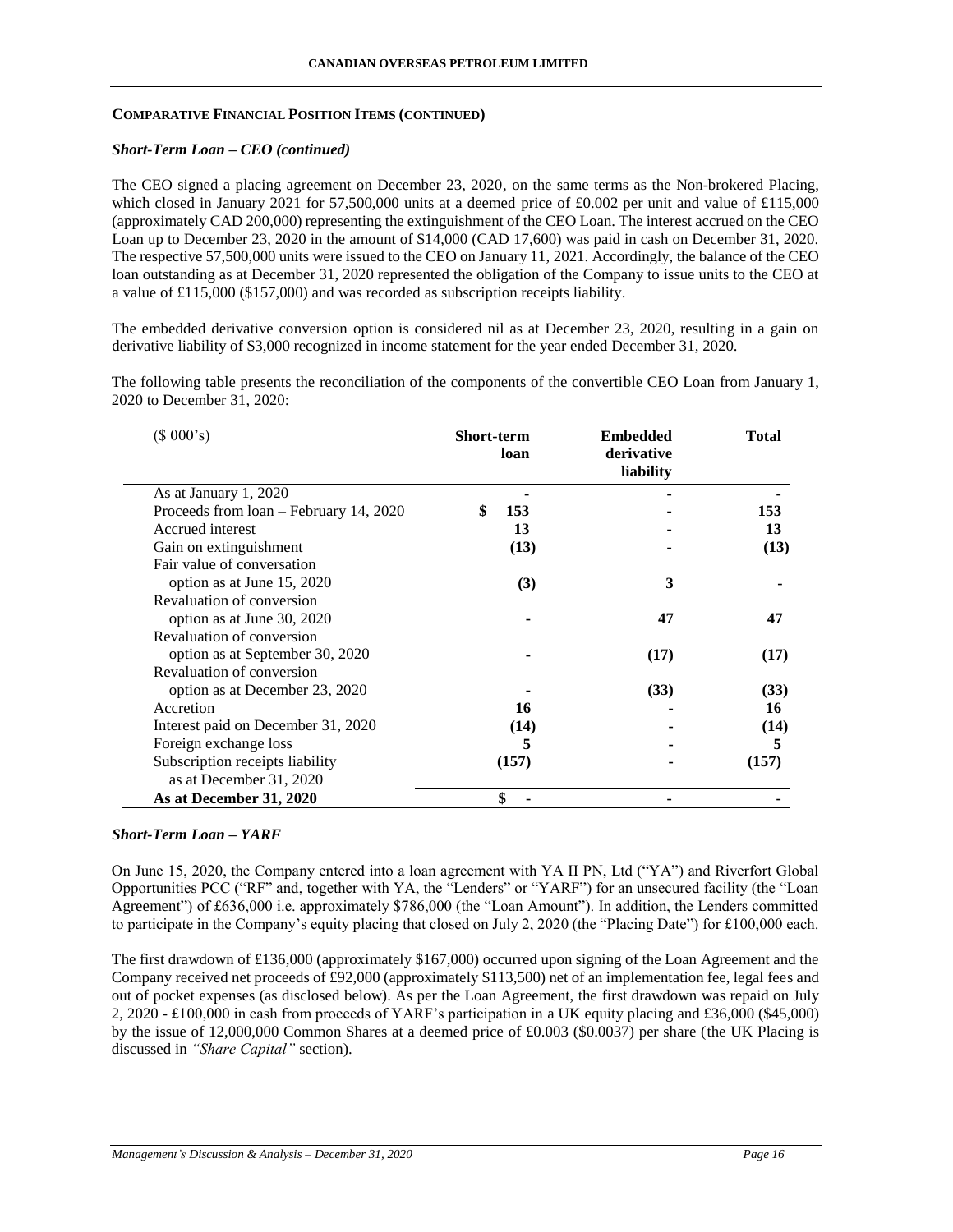### *Short-term loan – YARF (continued)*

The remaining £500,000 of the loan facility was subject to certain conditions, including closing by COPL of an equity placing for a minimum of £0.5 million by August 28, 2020. On July 2, 2020, the Company closed a UK placing of £1.3 million (discussed in *"Share Capital"* section) and on July 3, 2020, the Company drew down a second tranche of £100,000 (approximately \$125,000). On August 7, 2020, a total remaining balance of the YARF Loan of £400,000 (approximately \$508,000) was drawn down as a third tranche. Each drawdown was repayable in cash six months from its respective drawdown date; once a particular drawdown is repaid, it cannot be re-drawn again.

A fixed interest coupon of 10% on the Loan Amount was due at repayment of the first drawdown if the above mentioned equity placing did not close or a fixed interest coupon of 12.5% on the Loan Amount was payable in Common Shares if the equity placing was closed. Accordingly, on July 2, 2020, the Company issued to YARF 26,500,000 Common Shares in lieu of the interest payment of £79,500 (\$98,000) at a deemed price of £0.003 (\$0.0037) per share. During the nine months ended September 30, 2020, the Company recognized the total interest payment of \$98,000 as a finance expense in its statement of comprehensive loss as this up-front fee amount, paid on July 2, 2020, was due irrespective of any further drawdowns from the Loan.

Loan Agreement costs include £36,000 (\$44,500) of implementation fees and £18,000 (\$22,600) of legal and outof-pocket expenses that were recorded by the Company as finance expenses for the year ended December 31, 2020. In addition, £5,000 (\$7,000) of legal due diligence expenses paid to YARF upon signing an initial term-sheet for the Loan are also recorded as finance expenses during the year ended December 31, 2020.

Further to the Loan Agreement, on July 2, 2020, the Company issued, as additional compensation to YARF Lenders, a total of 100,000,000 common share purchase warrants (the "YARF Warrants") exercisable within 24 months from Placing Date, at an exercise price of £0.0039 (\$0.0049) per share. At the Lenders' discretion, amounts due to the Company upon exercise of the YARF Warrants may be set-off against amounts outstanding to the Lenders under the Loan Agreement.

The YARF Warrants' exercise price is in GBP, and the Company's functional currency is in USD. As there is variability in these exchange rates, the YARF Warrants are classified as a derivative financial instrument and subsequently revalued on each balance sheet date. The fair value of YARF Warrants estimated at approximately \$160,000 (using a Black-Scholes option pricing model) was recognized as derivative liability and finance expense as at the date of issue of these warrants. The estimated fair value of YARF Warrants amounted to \$91,000 as at December 31, 2020. Accordingly, the Company recognized a gain on derivative liability of a total of \$84,000 and related foreign exchange loss in the amount of \$15,000 in its statement of comprehensive loss for the year ended December 31, 2020.

The following assumptions were used for the Black-Scholes option pricing model to estimate the fair value of the YARF Warrants at the dates of valuation:

|                                                                                 | July 2, 2020             | December 31, 2020       |
|---------------------------------------------------------------------------------|--------------------------|-------------------------|
| Risk-free interest rate<br>Weighted average life (years)<br>Expected volatility | $-0.092\%$<br>2.0<br>90% | $-0.181%$<br>1.5<br>90% |
| Expected dividend yield                                                         | $0\%$                    | $0\%$                   |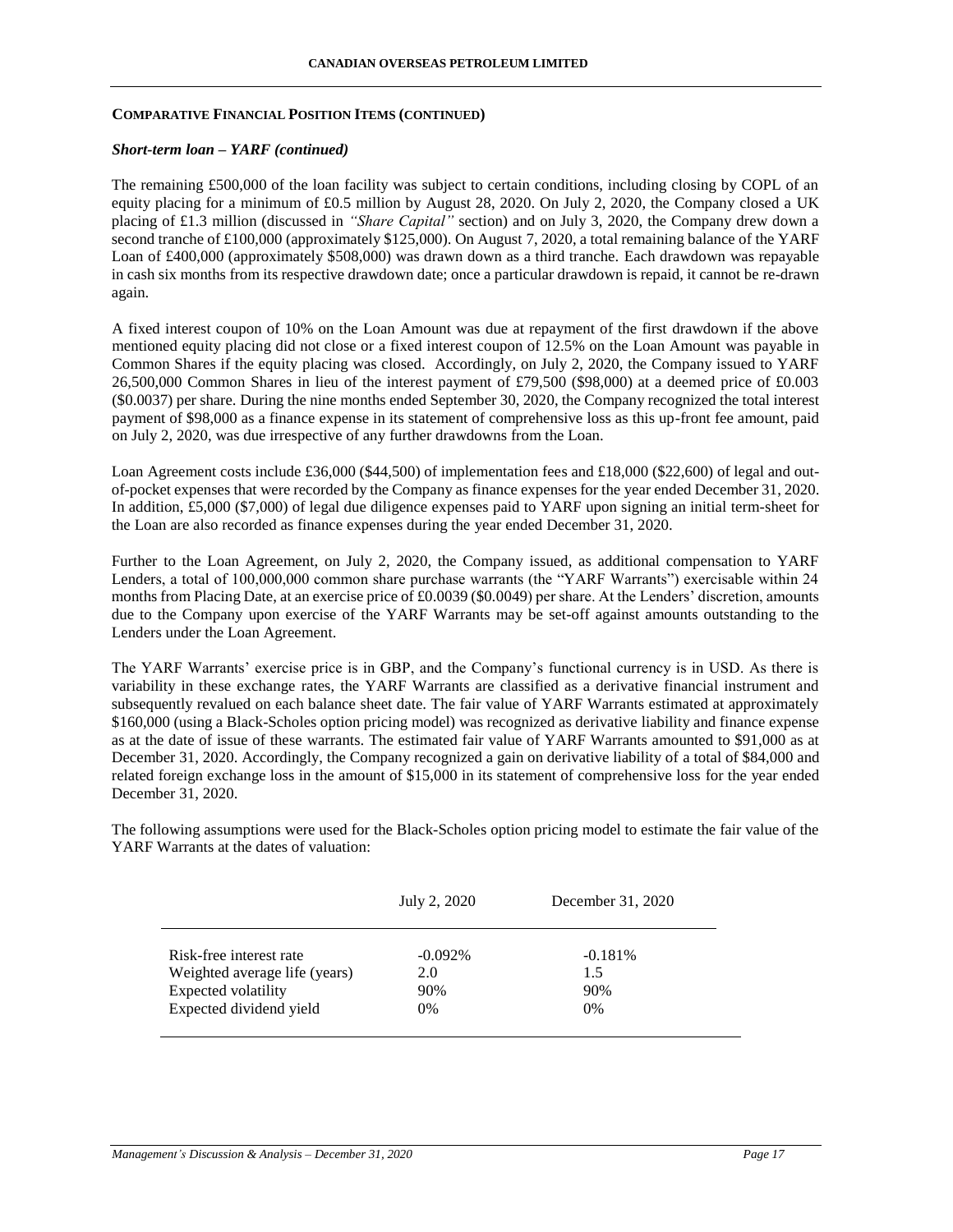### *Short-term loan – YARF (continued)*

The following table provides a summary of the YARF loan balance outstanding as at December 31, 2020:

| (\$000's)                                       | <b>December 31, 2020</b> |
|-------------------------------------------------|--------------------------|
| 1 <sup>st</sup> drawdown                        | 167                      |
| Repayment of $1st$ drawdown – portion in cash   | (125)                    |
| Repayment of $1st$ drawdown – portion in shares | (45)                     |
| $2nd$ drawdown                                  | 125                      |
| $3rd$ drawdown                                  | 508                      |
| Foreign exchange loss                           | 53                       |
| <b>Total</b>                                    | 683                      |
|                                                 |                          |

Subsequent to December 31, 2020, the total outstanding loan balance was repaid in accordance with the YARF Loan Agreement: £100,000 (\$136,000) on January 5, 2021 and £400,000 (\$547,000) on February 5, 2021.

## *Lease Liabilities*

The Company's lease obligations relate to its office in Calgary, Canada. The lease obligations have been measured at the present value of the lease payments, discounted using the Company's incremental borrowing rate of 3.63% as at December 31, 2020. During the year ended December 31, 2020, the Company paid \$48,000 of principal and interest. No payments were made during the year ended December 31, 2019 in respect of the above lease.

# *Shareholders' Deficit*

The shareholders' deficit decreased from \$1.0 million as at December 31, 2019 to \$0.6 million as at December 31, 2020. This decrease of \$0.4 million resulted mainly from an increase in share capital of \$4.6 million and an increase in contributed capital reserve of \$0.9 million compensated by a comprehensive loss incurred for the year ended December 31, 2020 of \$5.1 million.

# **SHARE CAPITAL \***

# *UK July 2nd 2020 Placing*

On July 2, 2020 (the "Placing Date"), further to a UK Prospectus, the Company closed a non-brokered placing in the UK of 400,000,000 Common Shares at a placing price of £0.003 (\$0.0037) per share, for gross proceeds of £1.2 million (\$1.5 million) (the "UK July  $2<sup>nd</sup> 2020$  Placing").

The Company paid in cash a finder's fee of £70,000 (\$87,300) and other fees of £3,500 (\$4,400). In addition, on July 15, 2020, the Company issued 16,000,000 Common Shares in lieu of a cash payment of a second finder's fee of £48,000 (\$60,000) at a deemed price of £0.003 (\$0.0038) per share, in respect of the UK July 2nd 2020 Placing.

In connection with the UK July 2<sup>nd</sup> 2020 Placing, as a compensation to the finders, the Company issued also:

- on July 2, 2020 25,000,000 common share purchase warrants (the "1st Finder's Warrants") exercisable within 24 months from the Placing Date, at an exercise price of £0.0039 (\$0.0049) per share; and
- on July 24, 2020 16,000,000 common share purchase warrants (the "2nd Finder's Warrants") exercisable within 24 months from the Placing Date, at an exercise price of £0.0039 (\$0.0050) per share – in respect of the July  $2<sup>nd</sup> 2020$  Placing.

The fair value estimated at approximately \$40,000 for 1<sup>st</sup> Finder's Warrants and \$42,000 for 2<sup>nd</sup> Finder's Warrants (using a Black-Scholes option pricing model) was recognized as equity and netted against proceeds from the UK July 2nd 2020 Placing (as share issue costs).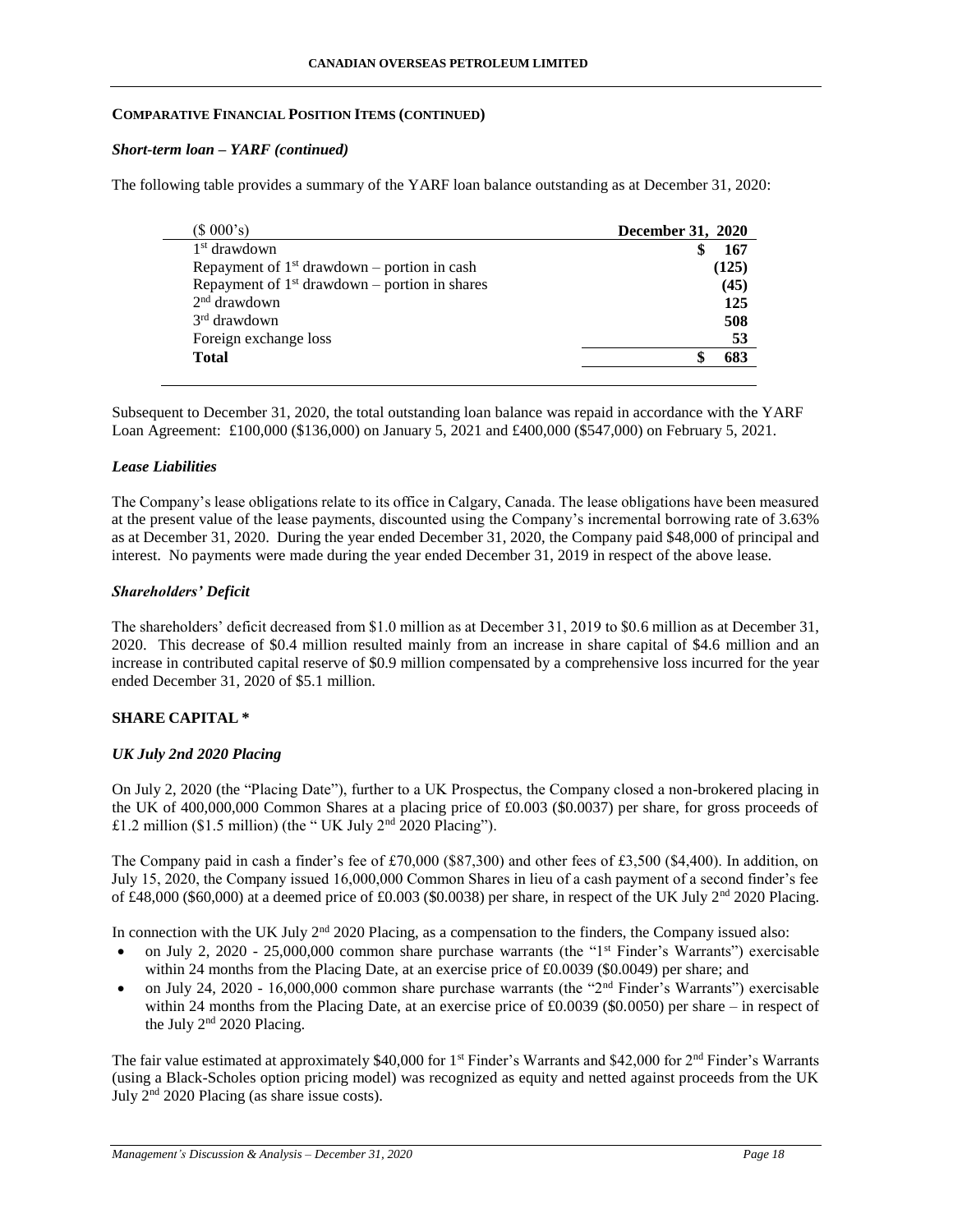Also on July 2, 2020, further to the YARF Loan Agreement and as per the UK prospectus, the Company issued to the YARF Lenders a total of 38,500,000 Common Shares in lieu of cash payments of £115,500 (\$144,000) at a deemed price of £0.003 (\$0.0037) per share, in respect of repayment of a portion of the first drawdown of the YARF loan of £36,000 (\$45,000) - 12,000,000 Common Shares and interest on the YARF Loan of £79,500 (\$98,000) - 26,500,000 Common Shares.

In addition the Company issued, as compensation to the YARF Lenders, a total of 100,000,000 common share purchase warrants (the "YARF Warrants") exercisable within 24 months from the Placing Date, at an exercise price of £0.0039 (\$0.0050) per share (the YARF loan and YARF Warrants are discussed in "*Short-Term Loan – YARF"* section above).

# *UK July 23rd 2020 Placing*

On July 23, 2020, the Company closed another non-brokered placing in the UK of 433,333,334 Common Shares at a placing price of £0.003 (\$0.0037) per share, for gross proceeds of £1.3 million (\$1.65 million) (the "UK July 23<sup>rd</sup> 2020 Placing"). The Company paid in cash a finder's fee of £91,000 (\$116,000).

In connection with the UK July 23<sup>rd</sup> 2020 Placing, on July 24, 2020, the Company issued, as compensation to the finder, 32,500,000 common share purchase warrants (the "3rd Finder's Warrants") exercisable within 12 months from July 24, 2020, at an exercise price of £0.0039 (\$0.0050) per share.

The fair value estimated at approximately \$63,000 for  $3^{rd}$  Finder's Warrants (using a Black-Scholes option pricing model) was recognized as equity and netted against proceeds from the UK July 23<sup>rd</sup> 2020 Placing (as share issue costs).

The net proceeds from the UK July 2<sup>nd</sup> 2020 Placing and the UK July 23<sup>rd</sup> 2020 Placing were used for the Company's ongoing general and administrative costs and for payment of outstanding creditors that are not subject to the Debt Exchange arrangements.

### *Debt Exchange*

During third quarter of 2020 and further to Debt Exchange arrangements stipulated in the UK Prospectus closed on July 2, 2020, the Company issued to certain vendors and employees in total 436,917,545 Common Shares in lieu of cash payments of approximately £1.3 million (\$1.7 million) at a deemed price of £0.003 (\$0.0037) per share (as stipulated in the UK Prospectus and pursuant to individual agreements), in respect of outstanding balances due to these vendors and employees.

The fair value of Common Shares issued to vendors is determined by reference to the value of the services received at the date the services were rendered. The fair value of Common Shares issued to employees is determined using the closing market price of the Company's stock on the day of the issue. In case the Company's stock price exceeded the deemed price of £0.003 (\$0.0037) as at the date of share issue, the difference between fair value of Common Shares issued to the employees and the value of outstanding balance due to these employees is recognized as stock-based compensation expense, together with a corresponding increase in equity (share capital).

Debt Exchange shares were issued as follows:

On July 15, 2020, the Company issued 210,666,667 Common Shares to its vendors, in lieu of cash payments of approximately £632,000 (\$796,000) and 41,845,550 Common Shares to its employee, in lieu of cash payments of approximately £126,000 (\$156,000). In addition, the related stock-based compensation expense of \$24,000 has been recognized in the statement of comprehensive loss for year ended December 31, 2020 and as an addition to share capital.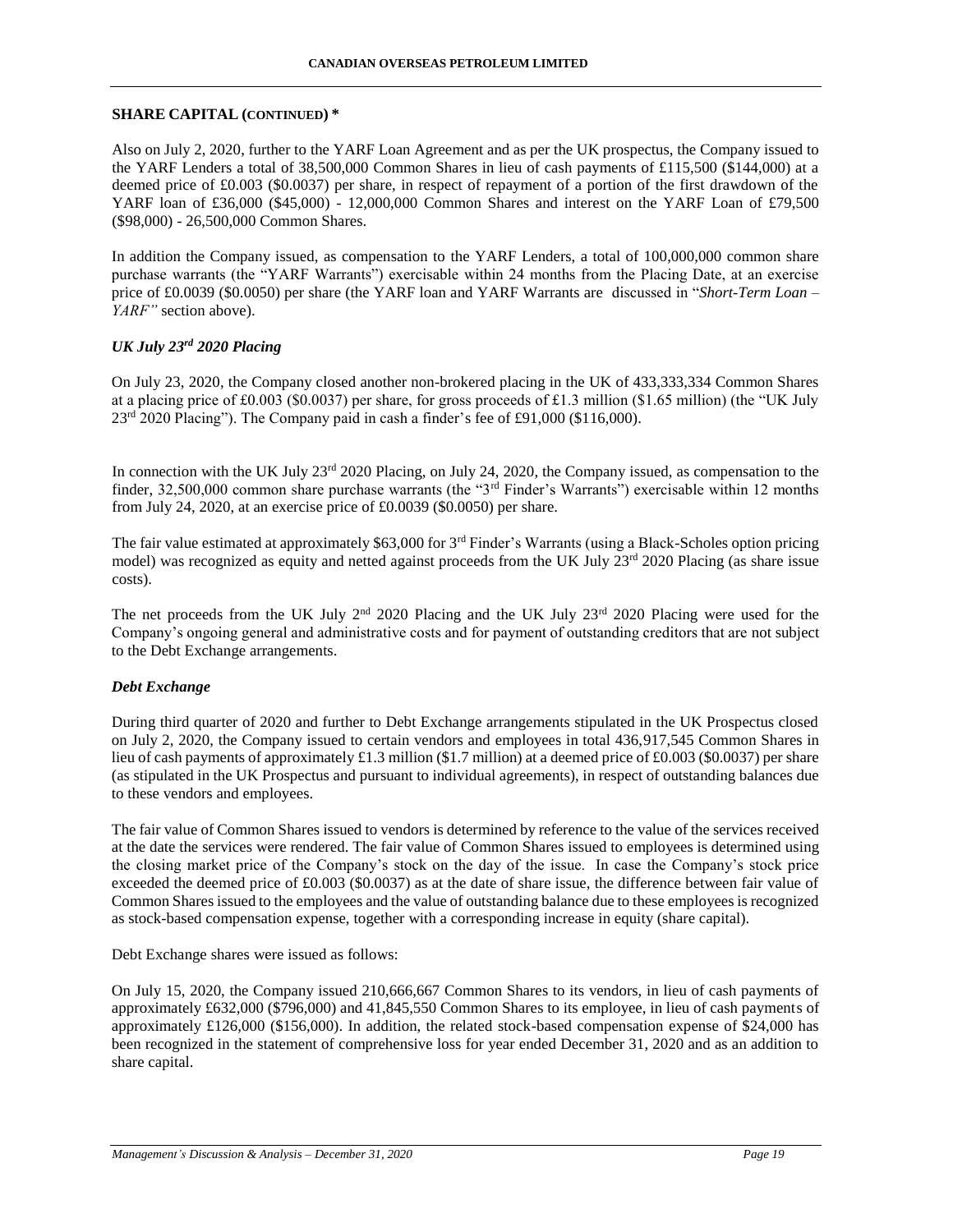### *Debt Exchange (continued)*

On August 4, 2020, the Company issued 61,125,000 Common Shares to its vendors, in lieu of cash payments of approximately £183,000 (\$239,000) and 32,583,210 Common Shares to its employees, in lieu of cash payments of approximately £98,000 (\$128,000). In addition, the related stock-based compensation expense of \$83,000 was recognized in the statement of comprehensive loss for the year ended December 31, 2020 and as an addition to share capital.

On September 18, 2020, the Company issued to its employees a total of 60,057,328 Common Shares in lieu of cash payments of approximately £180,000 (\$230,000). No stock-based compensation expense was recognized as the Company's stock price as at the date of issue was below the deemed conversion price of £0.003.

On September 29, 2020, the Company issued to its vendors a total of 30,639,790 Common Shares in lieu of cash payments of approximately £92,000 (\$115,000).

## *Share Issue Cost*

The Company incurred approximately \$0.94 million of total costs in connection with the UK Prospectus, the July 2<sup>nd</sup> 2020 UK Placing and July 23<sup>rd</sup> 2020 UK Placing and the Debt Exchange arrangements. In addition to finders' fees and the fair value of Warrants issued to finders (as disclosed above), these share issue costs also include LSE and transfer agent fees of approximately \$0.09 million, legal fees of \$0.41 million and consent related fees of approximately \$0.02 million.

## *Warrants Exercised*

On July 8, 2020, further to an exercise of 2019 Broker's warrants, the Company issued 9,970,000 Common Shares at an exercise price of £0.0015 (\$0.0019) per share for proceeds of approximately £15,000 (\$19,000).

On August 17, 2020, further to an exercise of 2018 Broker's warrants, the Company issued 53,731,380 Common Shares at an exercise price of £0.00335 (\$0.0044) per share for proceeds of approximately £180,000 (\$236,000).

### *Stock Options Granted*

The Company has a stock option plan where the number of Common Shares reserved under the plan shall not exceed 10% of the issued and outstanding Common Shares and the number reserved for any one individual may not exceed 5% of the issued and outstanding shares. Exercise prices for stock options granted are determined by the closing market price on the day before the date of grant.

On September 14, 2020, the Company granted to its directors, officers and employees 341,609,235 stock options to acquire the Company's Common Shares at an exercise price of £ 0.0035 (\$0.0045) per share. The options vest immediately and expire five years from the date of grant. The related stock-based compensation expense of \$0.87 million (estimated using a Black-Scholes option pricing model) has been recognized in the statement of comprehensive loss for year ended December 31, 2020 and as addition to contributed capital reserve.

There were no changes to the Company's stock option plan and no stock options were exercised, expired and/or forfeited during the year ended December 31, 2020.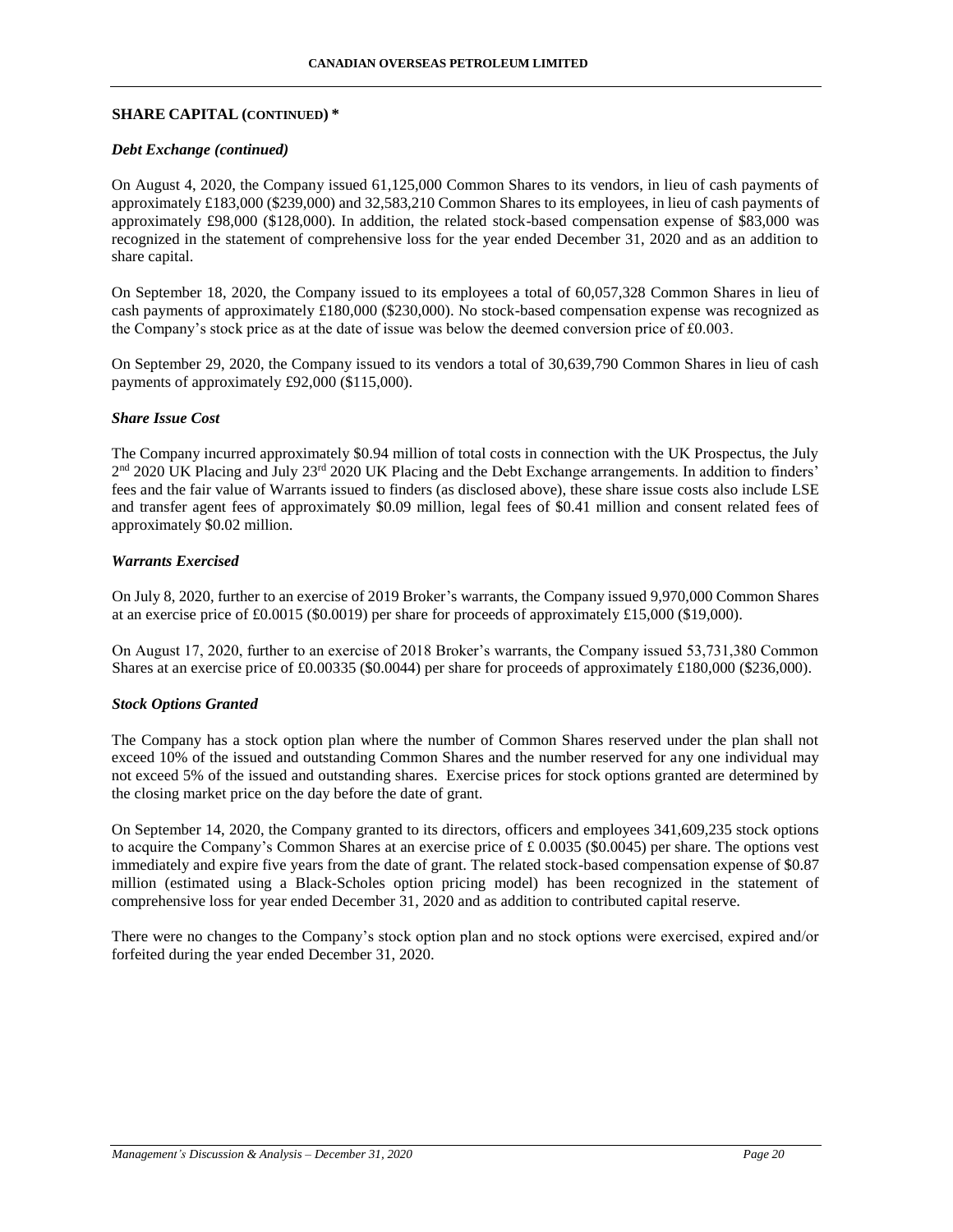### *Securities outstanding as at December 31, 2020*

The Company is authorized to issue an unlimited number of common and preferred shares.

As at December 31, 2020, the Company had the following issued and outstanding securities:

- 4,872,204,722 Common Shares;
- 173,500,000 share purchase warrants issued and outstanding to purchase Common Shares with a weighted average exercise price of \$0.0049 per share and a remaining contractual life of six to 18 months; and
- 449,014,235 stock options issued and outstanding to purchase Common Shares with a weighted average exercise price of \$0.0141 per Common Share and a remaining contractual life of four months to four years and eight months.

# *Placings Subsequent to December 31, 2020*

Subsequent to December 31, 2020, further to a non-brokered placing closed in the UK in January, February and March 2021 (the "Non-Brokered Placing"), the Company issued total of 4,442,500,000 units at a price of £0.002 (\$0.0027) per unit for gross proceeds of £8.9 million (\$12.1 million). Each unit consists of one Common Share and one half of one common share purchase warrant ("Unit Warrant"). Each Unit Warrant entitles the holder thereof to purchase one Common Share at an exercise price of £0.0026 (\$0.0035) per share on or before January 8, 2022.

In addition, on January 11, 2021, 57,500,000 units with a value of £115,000 (approximately CAD 200,000) at a deemed price £0.002 per unit were issued to the Company's CEO further to the extinguishment of the CEO Loan agreed to be on same terms as the UK placing (further discussed in "*Short-Term Loan – CEO section*" above).

In connection with the Non-Brokered Placing, the Company paid/issued:

- $\bullet$  to a first finder a cash finder's fee of £35,000 (\$47,500) and issued 18,750,000 common share purchase warrants ("First Finder's Warrants") as an additional compensation to the finder;
- to a second finder the Company issued 285,041,750 Common Shares, representing a 7% commission in respect of placings arranged by the second finder and issued 305,401,875 common share purchase warrants ("Second Finder's Warrants") as additional compensation for the finder.

Each First and Second Finder's Warrants entitle the holder thereof to purchase one Common Share at an exercise price of £0.0026 (\$0.0035) per Common Share on or before January 8, 2022.

The net proceeds from the Non-Brokered Placing have been used to make an initial, partial payments of the purchase price for the Atomic Group Acquisition (See *"Overview and Overall Performance", "Atomic Group Acquisition"* section above) as well as to cover the Company's ongoing general and administrative costs.

Proceeds from the Non-brokered Placing that were received in December 2020 (i.e. in advance of the actual issue of respective units in January 2021) in the amount of £3.9 million (\$5.3 million) are recognized as subscription receipts liability in current liabilities as at December 31, 2020.

On March 11, 2021, further to a brokered placing closed in the UK (the "Brokered Placing"), the Company issued total of 4,171,562,500 Common Shares at a price of £0.0032 (\$0.0045) per unit for gross proceeds of £13.3 million (\$18.7 million).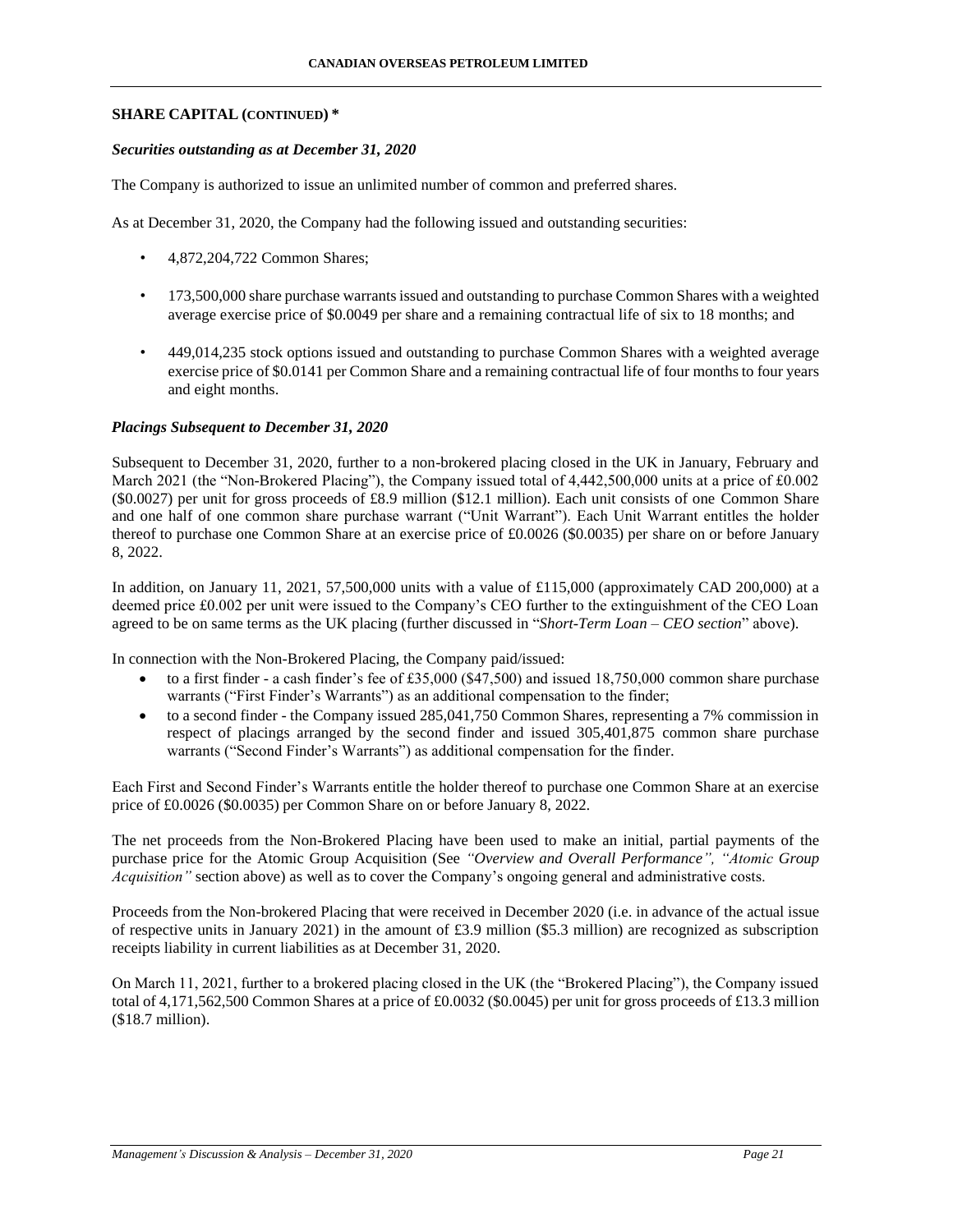## *Placings Subsequent to December 31, 2020 (continued)*

In connection with the Brokered Placing, the Company paid in cash a Broker's fee of approximately £189,000 (\$259,000) and issued 203,437,500 Common Shares to its broker. The Company also issued 262,500,000 Common Share purchase warrants ("Broker's Warrants") to the broker as additional compensation. Each Broker's Warrant entitles the holder thereof to purchase one Common Share of the Company at an exercise price of £0.0032 (\$0.0044) per Common Share on or before March 8, 2023.

The Company will use net proceeds from the Brokered Placing to finance operating and capital expenditures of the Atomic Group and to cover the Company's ongoing general and administrative costs.

### *Warrants Exercised Subsequent to December 31, 2020*

In March and April 2021, further to the exercise of Unit Warrants, the Company received in total £0.3 million (\$0.4 million) and issued related 102,500,000 Common Shares.

## *Shares issued subsequent to December 31, 2020 in respect of Acquisition of Atomic Group*

On March 16, 2021, further to closing of the Atomic Group transaction and in accordance with provisions of the SPA, the Company issued 818,873,319 Common Shares representing the \$4 million Common Share portion of the purchase price consideration that was payable in COPL's shares to the Seller (see *"Overview and Overall Performance",* "*Atomic Group Acquisition*" section above).

As at the date of filling this MD&A, the Company has 14,953,619,791 Common Shares issued and outstanding.

*\* This section contains forward-looking information. Please see the "Forward-looking Information and Statements" section (at the beginning of this document) for a discussion of risks and uncertainties relating to such information.*

# **SUMMARY OF QUARTERLY RESULTS**

Eight most recent quarters:

| $(S\ 000's)$                        | <b>December 31, 2020</b> | <b>September 30, 2020</b> | <b>June 30, 2020</b>     | <b>March 31, 2020</b> |
|-------------------------------------|--------------------------|---------------------------|--------------------------|-----------------------|
| Revenue                             | $\overline{\phantom{0}}$ | $\overline{\phantom{0}}$  | $\overline{\phantom{0}}$ |                       |
| <b>Interest income</b>              | $\overline{\phantom{a}}$ | $\overline{\phantom{0}}$  | $\overline{\phantom{0}}$ |                       |
| <b>Net loss</b>                     | 1,673                    | (2.068)                   | (919)                    | (301)                 |
| Loss per share - basic $\&$ diluted | (0.00)                   | (0.00)                    | (0.00)                   | (0.00)                |

| $(S\ 000's)$                        | <b>December 30, 2019</b> | <b>September 30, 2019</b> | <b>June 30, 2019</b>     | <b>March 31, 2019</b> |
|-------------------------------------|--------------------------|---------------------------|--------------------------|-----------------------|
| Revenue                             | -                        |                           | $\overline{\phantom{0}}$ |                       |
| Interest income                     | $\overline{\phantom{0}}$ | $\overline{\phantom{0}}$  |                          |                       |
| <b>Net loss</b>                     | (693)                    | (1.009)                   | (1,091)                  | (1,126)               |
| Loss per share - basic $\&$ diluted | (0.00)                   | (0.00)                    | (0.00)                   | (0.00)                |

The interest income consists of interest income earned on cash balances held at banks.

Quarterly administrative expenses were approximately \$1.2 million for the first quarter of 2019, \$1.0 million for the second quarter of 2019 and the fourth quarter of 2020, \$0.9 million for the third quarter of 2019, \$0.8 million for the fourth quarter of 2019 and third quarter of 2020, \$0.7 million for the first quarter of 2020 and \$0.6 million for the second quarter of 2020. A reduction in administrative cost in 2020 is mainly a reflection of lower salaries (reduced hours) and external directors' fees (waived or reduced) lower office expenses (due to office rent renewal and substantially lower rates) as well as lower travel and corporate development expenses due to lower activities as compared to 2019.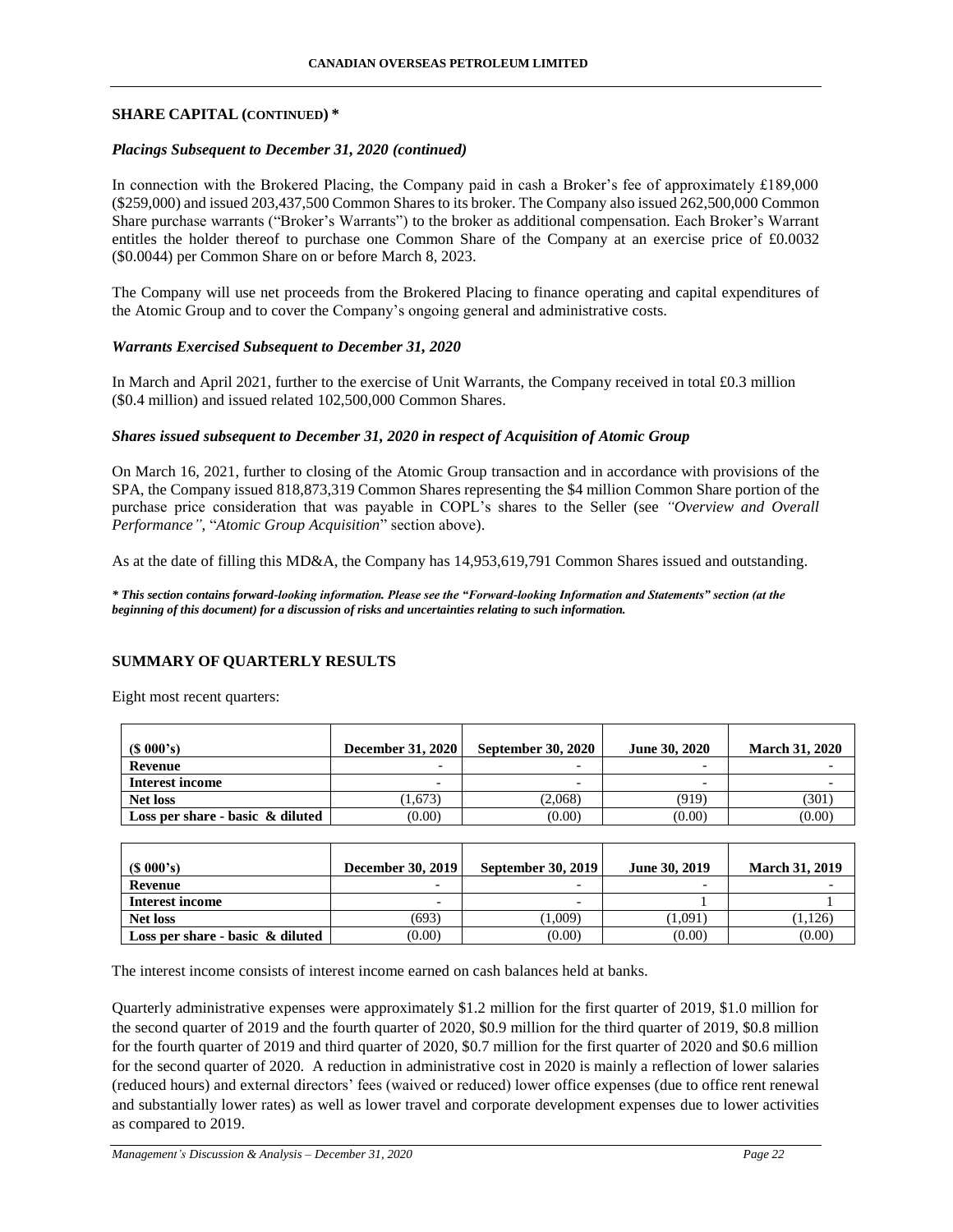## **SUMMARY OF QUARTERLY RESULTS (CONTINUED)**

In addition to administrative expenses, the following items had a material impact on the Company's quarterly results:

- During the third quarter of 2020, further to option grants, the Company recognized a stock-based compensation expense of \$0.97 million.
- During the second and third quarters of 2020, the Company recorded finance expenses in respect of the YARF Loan of \$0.15 million and \$0.18 million respectively.
- During the first quarter of 2020, the Company recognized a gain on waived 2019 directors' fees (further to a Board Resolution dated March 26, 2020).
- During the fourth quarter of 2020, the Company recognized a full allowance for expected credit loss of \$0.4 million in respect of its long-term receivables due from its Nigerian joint venture partner.
- During the third and fourth quarter of 2020, the Company recorded legal, advisory, consulting and other expenses related to the Atomic Group Acquisition of approximately \$0.43 million and recognized them as acquisition costs.

# **FOURTH QUARTER RESULTS**

The Company recorded a net loss of \$1.7 million for the three month period ended December 31, 2020, compared to net loss of \$0.7 million for same period of 2019. Major items that affected the fourth quarter results are as follows:

- Administrative costs were \$1.0 million in the fourth quarter of 2020, compared to \$0.8 million in the fourth quarter of 2019, mainly due to an increase in corporate development costs, professional service fees and higher salaries (employees returning to regular working hours from July 2020).
- Acquisition costs of \$0.4 million were recognized in the fourth quarter of 2020, compared to \$nil in 2019.
- A pre-license expense of \$39,000 was recognized in the fourth quarter of 2020, compared to \$nil in 2019.
- The Company recognized a full allowance for expected credit loss of \$0.4 million in respect of its longterm receivables due from its Nigerian joint venture partner.
- Interest expense of \$4,000 and accretion expense of \$8,000 were recognized on the short-term CEO Loan in the fourth quarter of 2020 compared to \$nil in 2019.
- Derivative gain of \$0.1 million was recognized on YARF warrants and short-term CEO Loan in the fourth quarter of 2020 compared to \$nil in 2019.
- A foreign exchange gain of \$76,000 was recognized for the fourth quarter of 2020, compared to a foreign exchange gain of \$124,000 for the same period in 2019.

Cash used in operating activities amounted to \$0.9 million for the three month period ended December 31, 2020 compared to \$0.4 million for the same period in 2019. Cash provided by financing activities amounted to \$5.1 million for the three month period ended December 31, 2020, compared to \$0.03 million for the three month period ended December 31, 2019. Cash used in investing activities amounted to \$5.0 million for the three month period ended December 31, 2020, compared to \$2,000 for the three month period ended December 31, 2019.

# **TRANSACTIONS WITH RELATED PARTIES**

Related parties include subsidiaries, joint arrangements, key management personnel, the directors, immediate family members of key management personnel and directors, and entities which are, directly or indirectly, controlled by, jointly controlled by or significantly influenced by key management personnel, directors or their close family members.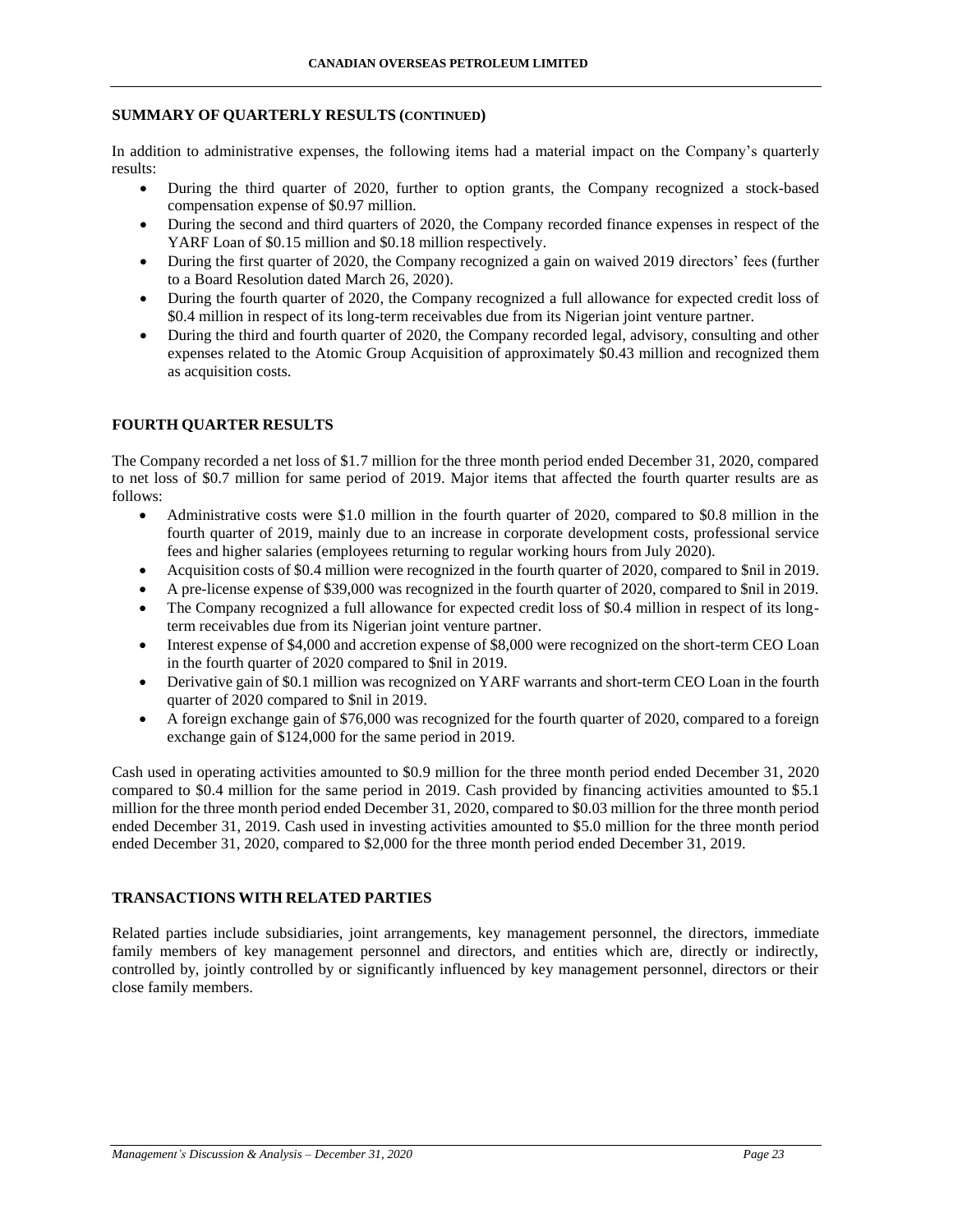## **TRANSACTIONS WITH RELATED PARTIES (CONTINUED)**

### *Loan with Directors and Officers*

Effective February 14, 2020, the Company entered into a Promissory Note with Arthur Millholland, President and CEO of the Company, for a principal amount of Canadian dollar \$200,000, approximately US\$153,000 as at the issue date. The terms of this Promissory Note are discussed in "*Short-Term Loan – CEO section*" above.

On May 22, 2020, the Company received a cash advance (the "Advance") of Canadian dollar \$70,000 (approximately US\$50,000) from its CEO (CAD\$60,000) and one of its Directors (CAD\$10,000). The Advance had no interest and no fixed term of repayment, however the Advance was expected to be repaid in full from proceeds of the Company's UK Placing. The total Advance was repaid in cash on July 3, 2020.

# *Other transactions with Directors and Officers*

As at December 31, 2020, the Company had following balances due to/from its Directors and Officers:

- \$46,000 due to Directors in respect of Directors' fees for fourth quarter of 2020. This amount (net of withholding taxes) represents the Directors' participation in the Company's Non-Brokered Placing (discussed in *"Share Capital"* section above) and is recorded as a subscription receipt liability as at December 31, 2020. Subsequent to December 31, 2020, placing units were issued to Directors; related payroll taxes were paid in cash for Directors who are Canadian residents.
- \$8,000 due from an officer in respect of travel expenses; and
- \$4,000 due to officers in respect of travel and office expenses.

On July 15, 2020, August 4, 2020 and September 18, 2020, further to Debt Exchange arrangements stipulated in the UK Prospectus that closed on July 2, 2020, the Company issued to its officers a total of 112,344,052 Common Shares in lieu of cash payments of approximately £337,000 (\$419,000) at a deemed price of £0.003 (\$0.0037) per share, in respect of net amounts (after withholding taxes) of these officers' remuneration outstanding as at June 30, 2020; the related income tax withholdings and payroll deductions were paid in cash by the Company to respective tax authorities.

### *Remuneration of Directors and Other Key Management Personnel*

The key management personnel of the Company are comprised of executives of the Company and members of its board of directors.

| (\$000's)                                        | <b>December 31, 2020</b> |     | December 31, 2019 |       |
|--------------------------------------------------|--------------------------|-----|-------------------|-------|
| Short-term benefits - paid                       |                          | 916 |                   | 708   |
| Short-term benefits $-$ earned but<br>unpaid $*$ |                          | ۰   |                   | 589   |
|                                                  |                          | 916 |                   | 1.297 |

\*Short term benefits – earned but unpaid in 2019 include \$441,000 of 2019 Directors' fees that were waived in 2020.

Short-term benefits include annual salaries, health benefits and other taxable benefits for officers and directors' fees.

External directors' fees for the first and second quarter of 2020 were waived (together with directors' fees for the year ended 2019), further to Board resolutions dated March 26, 2020 and September 14, 2020. External directors' fees for the third and fourth quarter of 2020 amounted to \$89,000.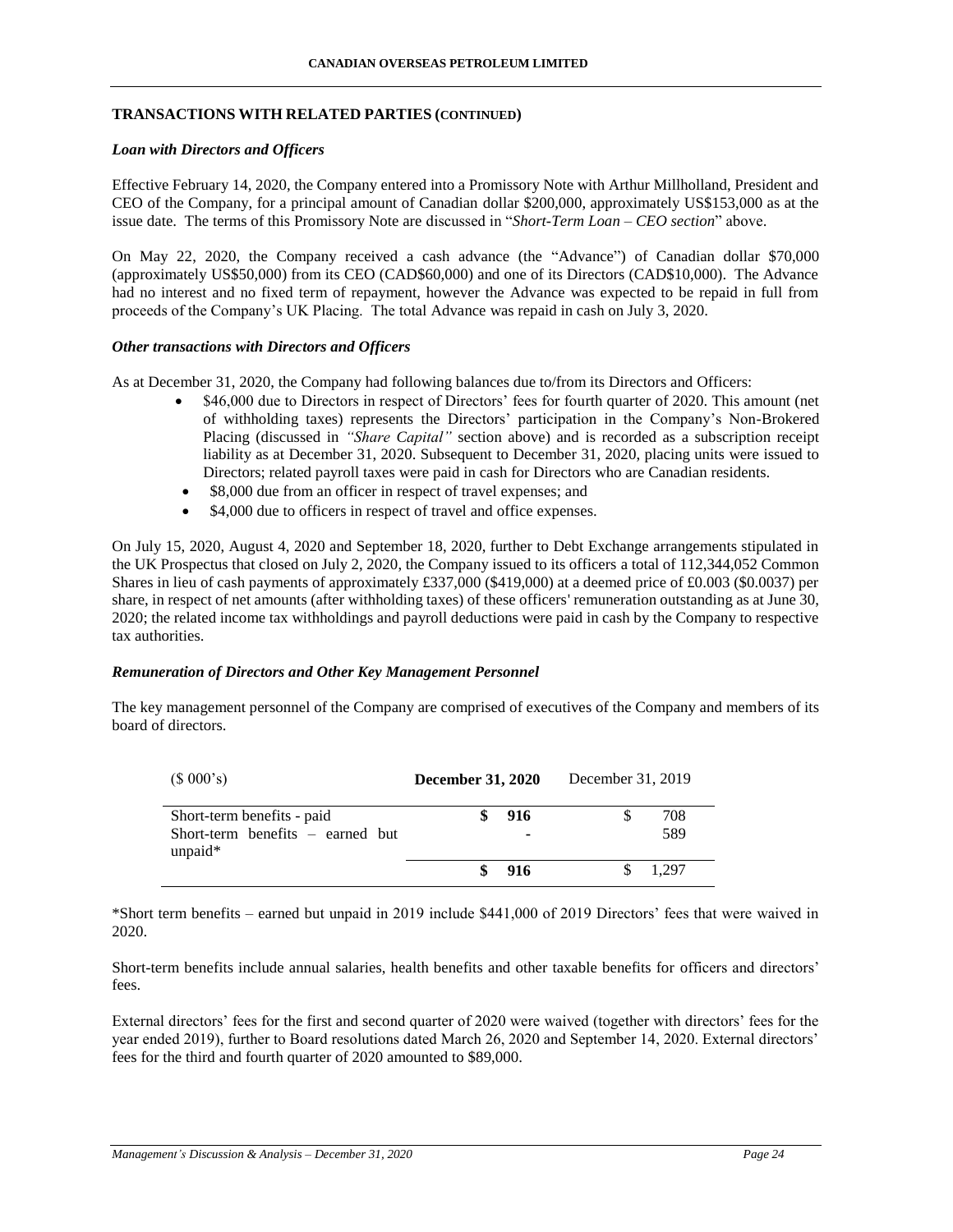## **TRANSACTIONS WITH RELATED PARTIES (CONTINUED)**

### *Remuneration of Directors and Other Key Management Personnel (continued)*

On September 14, 2020, the Company granted to its directors and key management personnel 294,350,035 stock options to acquire the Company's Common Shares at an exercise price of £0.0035 (\$0.0045) per share. The options vest immediately and expire five years from the date of grant.

The Company employs a family member of a member of key management under normal commercial terms. Total salary and benefits paid to this individual for the year ended December 31, 2020 amounted to \$69,000.

During the year ended 2020, a family member of a member of key management provided consulting services under normal commercial terms. Total consulting fees paid to this individual for the year ended December 31, 2020 amounted to \$1,700.

### *Transactions with Joint Venture*

In the normal course of operations, the Company enters into transactions on market terms with its joint venture ShoreCan, which have been measured at exchange value and are recognized in the consolidated financial statements of ShoreCan, including, but not limited to: management fees, technical services and interest-bearing loans.

During the year ended December 31, 2020, the Company and its subsidiaries charged ShoreCan for management and technical services of \$0.9 million (2019 - \$1.4 million) and charged an interest expense of \$0.5 million (2019- \$0.6 million). This \$1.4 million of revenue was reversed from the Company's revenue and investment in joint venture. Amounts advanced to ShoreCan under the terms of this funding agreement (and subsequent amendments) are unsecured and payable on or before October 24, 2021, contingent upon ShoreCan generating its own cash flows. Interest is charged monthly at an annual rate of 3.0% above12 month USD LIBOR.

### **FINANCIAL INSTRUMENTS\***

The Company's financial instruments consist of cash, short-term deposits, credit card deposits, accounts receivable, as well as short-term loans, derivative liability, subscription receipts liability, accounts payable and accrued liabilities. It is management's opinion that the Company is not currently exposed to significant interest and/or credit risks arising from these financial instruments and that the fair value of these financial instruments approximates their carrying value.

To mitigate a portion of foreign exchange risk exposure and to the extent it is feasible, the Company keeps its funds in currencies applicable to its known short-term commitments. No assurance can be given that such management of risk exposure will offset and/or eliminate the foreign exchange loss/gain fluctuations.

*\* This section contains forward-looking information. Please see the "Forward-looking Information and Statements" section (at the beginning of this document) for a discussion of risks and uncertainties relating to such information.*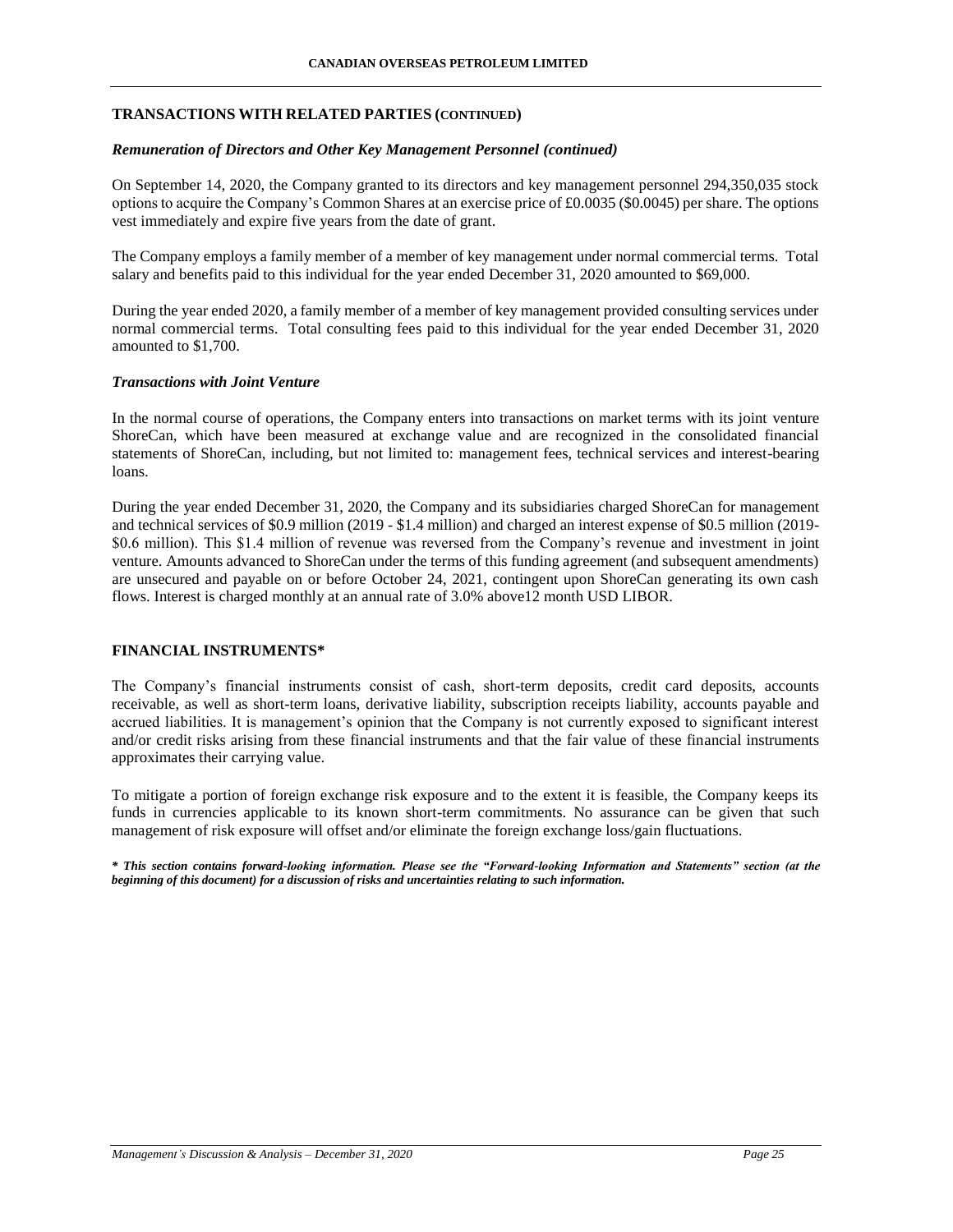### **COMMITMENTS AND CONTRACTUAL OBLIGATIONS \***

As at December 31, 2020, the Company had no commitments.

### *ShoreCan's Commitments*

The Company currently holds a 50% interest in a jointly controlled entity, ShoreCan, focusing on acquisitions of upstream oil and gas exploration, development and producing assets in Africa. The determination of ShoreCan as a joint venture was based on ShoreCan's structure through a separate legal entity whereby neither the legal form nor the contractual arrangement give the owners rights to the assets and obligations for the liabilities within the normal course of business, nor does it give rights to the economic benefits of the assets or responsibility for settling liabilities associated with the arrangement.

The Company and its joint venture partner signed a funding agreement, effective October 24, 2014 (the "Funding Agreement") providing financial support as needed in proportion to its interest (50% each) in ShoreCan for ShoreCan's expenses and obligations. The Funding Agreement does not impose any guarantees from the Company and/or its joint venture partner. Amounts advanced to ShoreCan under the terms of the Funding Agreement (and its subsequent amendments) are unsecured and payable on or before October 24, 2021 contingent upon ShoreCan generating its own cashflows. Interest is charged monthly at an annual rate of 3.0% above 12 month USD LIBOR.

From time to time the Company or its joint venture partner pay for ShoreCan's general and administrative expenses on behalf of the other partner. As at December 31, 2020, the Company had a receivable from its joint venture partner in respect of overpaid ShoreCan expenses of \$385,000 (\$239,000 as at December 31, 2019 that is recorded as a long term receivable. The balance is classified as a financial asset carried at amortized cost. The balance is classified as long term as it is not expected to be collected in the next 12 months. The balance is presented on an undiscounted basis as the joint venture agreements do not specify any repayment terms and there are no provisions in the agreements for the payment of interest on outstanding balances.

The Covid-19 pandemic negatively impacted ShoreCan's project in Nigeria. During 2020, the offices of both the Company's Nigerian partner and Essar Nigeria were closed for extended periods of time, coupled with limited remote access to financial and operational information delayed the extension of existing exploration license. As discussed below, Essar Nigeria, has applied to the concessionaire and the regulator for an extension of the exploration period under the OPL 226 PSC license beyond the current term which ended on September 30, 2020; however, the Company's is not in position to anticipate when such an extension will be granted by Nigeria authorities. An extension of the exploration phase of the OPL 226 exploration is a condition precedent of the proposed settlement agreement between Shorecan and Essar Mauritius (as described below).

Accordingly, considering the probability and expected timing of collection of amounts due from its Nigerian joint partner, the Company recognized a full allowance for the accounts receivable of \$385,000 as at December 31, 2020 and recorded an expected credit loss in the consolidated statement of loss and comprehensive loss for the year ended December 31, 2020.

On September 13, 2016, ShoreCan closed an acquisition of 80% of the issued share capital of Essar Exploration and Production Limited (Nigeria) ("Essar Nigeria"), a company which sole asset is a 100% interest in exploration license OPL 226 located in offshore Nigeria. ShoreCan paid a cash consideration of \$0.25 million and as part of the shareholder agreement, ShoreCan has agreed to cover the funding of Essar Nigeria's operations. As a party to a Production Sharing Contract ("PSC") signed with NNPC for OPL 226, Essar Nigeria is required to seek NNPC's consent for the transaction

On October 2, 2018, NNPC granted a conditional approval of a twenty four months extension for the Phase-1 exploration period until September 30, 2020. The extension is subject to certain conditions, including submission of a Performance Bond of \$7 million that is required further to the PSC, to cover the Phase-1 exploration period work program at OPL 226. In addition, ShoreCan has committed to invest up to a maximum of \$80 million into Essar Nigeria in the form of an interest-free shareholder loan.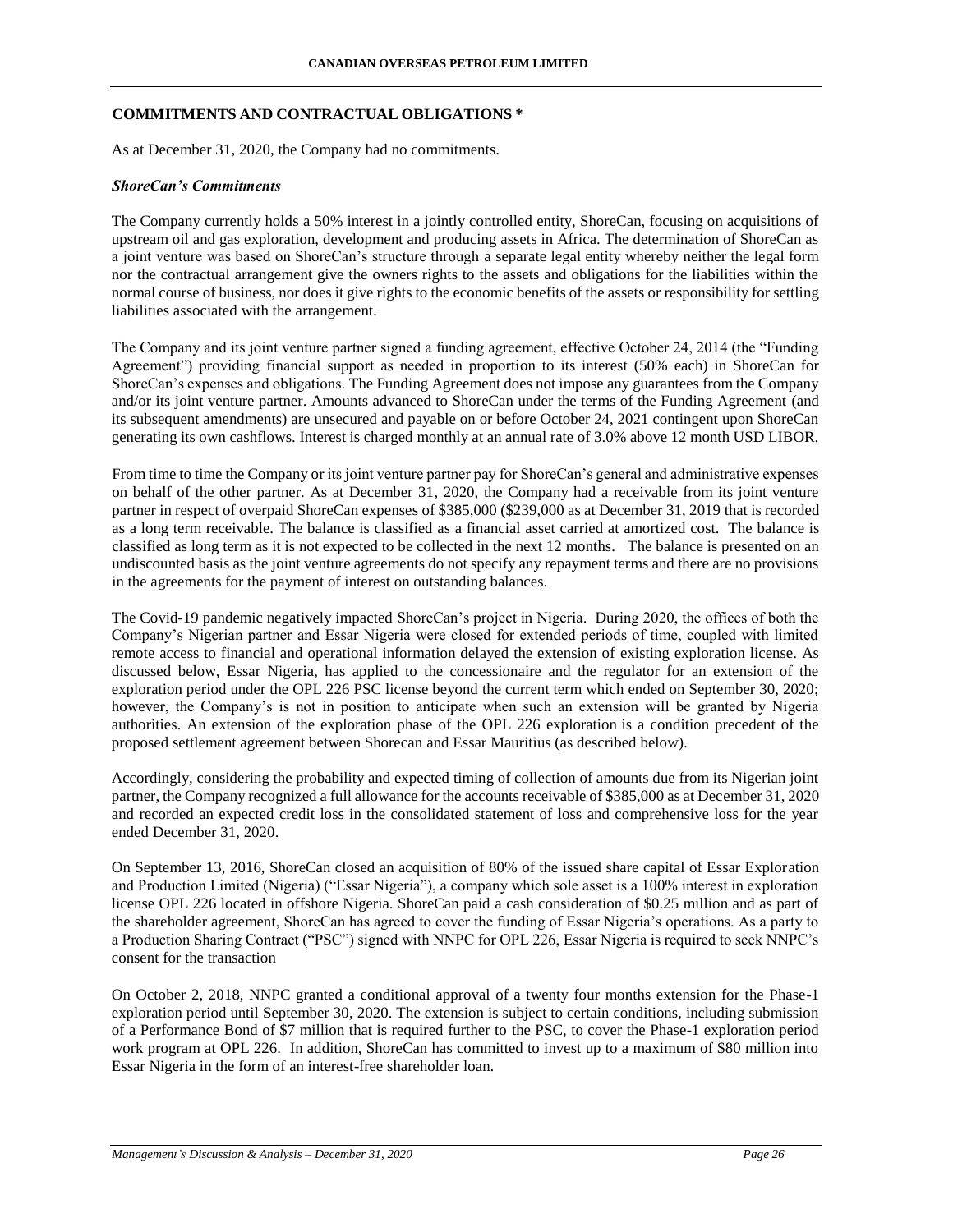## **COMMITMENTS AND CONTRACTUAL OBLIGATIONS (CONTINUED)\***

### *ShoreCan's Commitments (continued)*

ShoreCan and Essar Exploration and Production Limited, Mauritius ("Essar Mauritius"), the company that owns 20% of Essar Nigeria shares, were in disagreement about whether the other party was in compliance with its obligations under the Essar Nigeria Shareholders Agreement. Essar Nigeria's allegations, which it first made in August 2018, centre on the assertion that ShoreCan has not commenced funding of the \$80 million agreed cumulative funding in Essar Nigeria while ShoreCan categorically denied this with factual evidence of substantial expenditure to date.

Essar Mauritius filed a claim on March 27, 2020 in the High Court of Justice of England and Wales. Essar Mauritius sought in its claim to terminate the Shareholders' Agreement and the Share Purchase Agreement dated August 17, 2015 and the resulting transfer of its shares in Essar Nigeria to ShoreCan.

On August 4, 2020 the Company announced that ShoreCan had executed definitive agreements with Essar Mauritius to resolve their disputes. ShoreCan and Essar Mauritius entered into a Sale and Purchase Agreement (the "Essar SPA Agreement"), and other agreements, with each other concerning, among other things, their respective obligations under the Essar Nigeria Shareholders Agreement (the "Shareholders Agreement"). On February 1, 2021 the Company announced, that ShoreCan and Essar Mauritius have agreed to extend the completion date of the definitive agreements to April 30, 2021.

The agreements between ShoreCan and Essar Mauritius can be summarized as follows:

- A Settlement Agreement which settles the claim filed by Essar Mauritius against ShoreCan in the High Court of Justice of England and Wales. Under the Settlement Agreement, each party has agreed to bear their own costs and end the proceedings in the High Court of Justice of England and Wales;
- A Share Transfer Agreement in which ShoreCan will return 70% of the shares in Essar Nigeria to Essar Mauritius;
- An amended Shareholders Agreement, the highlights of which include:
	- o Essar Mauritius to carry Shorecan for a 10% carried interest (capped at US\$5 million net) on all costs relating to the drilling of the first well to be drilled under the terms of the OPL 226 PSC;
	- o ShoreCan will have an option to increase its shareholding in Essar Nigeria from 10% to 30% by paying 20% of historic expenditures of Essar Nigeria at cost through the drilling of the first well. The option is exercisable within 90 days from the completion of the first well as defined in the final well plan as approved by concessionaire (NNPC) and regulator (DPR) under Phase 1 of the OPL 226 PSC;
	- o The Essar Nigeria Board of Directors and management team to be restructured commensurate with its amended share structure to reflect the increased shareholding of Essar Mauritius;
- A Loan Agreement with Essar Nigeria whereby Essar Nigeria recognizes historic expenditures by ShoreCan on behalf of Essar Nigeria as a shareholder loan thus allowing ShoreCan to recover these expenditures, cost recoverable and non-cost recoverable, from future production revenue.

Essar Nigeria, has applied to the concessionaire and the regulator for an extension of the exploration period under the OPL 226 PSC beyond the current term ending September 30, 2020. Completion of the definitive agreements outlined above is subject to the grant of such an extension and other customary completion conditions. COPL understands that COVID 19 restrictions pertaining to travel and "in person" meetings have created delays regarding the application within the NNPC and the Department of Petroleum Resources ("DPR") due to increases in protection measures to protect the Nigerian people from the increasing effects of the pandemic.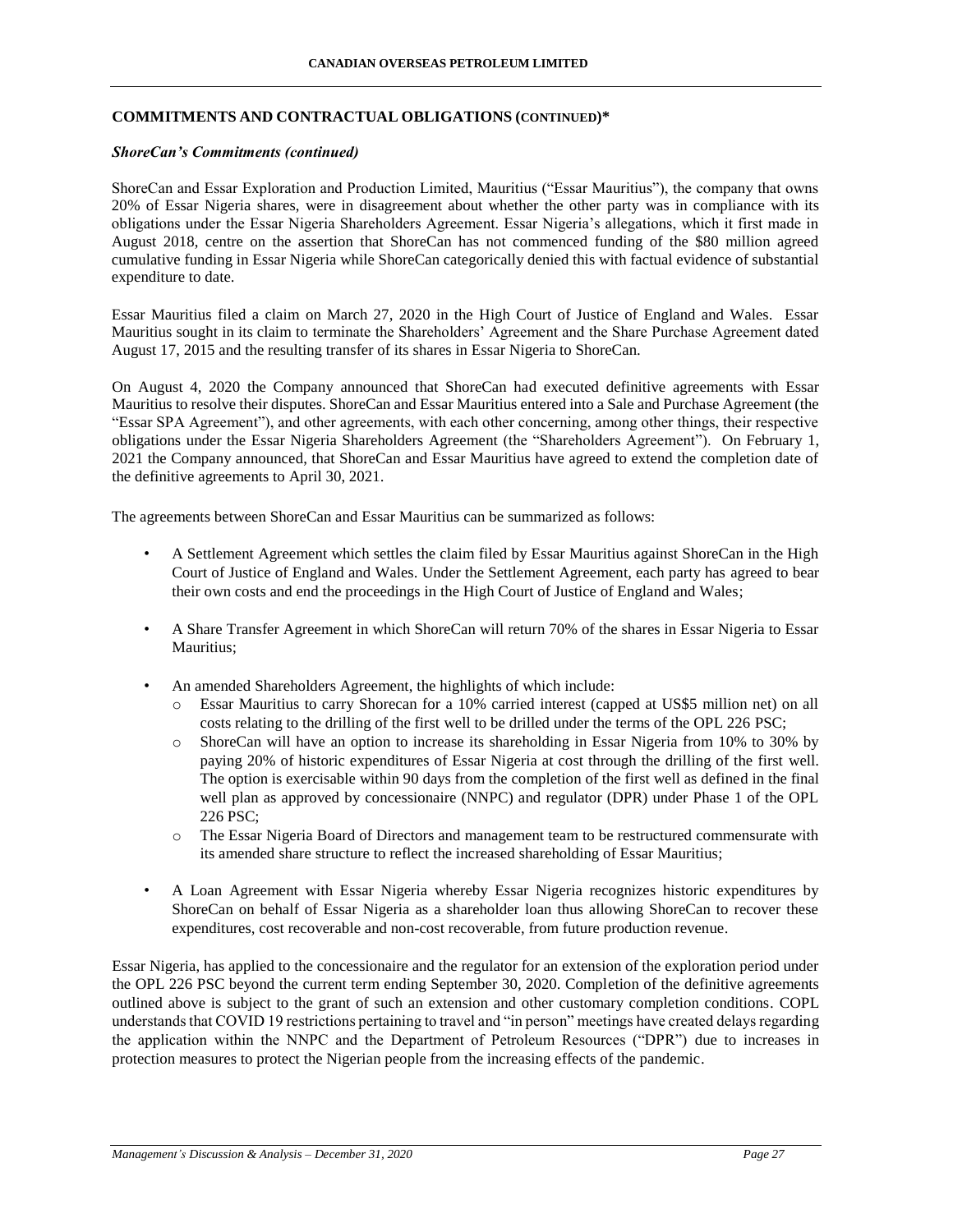### **COMMITMENTS AND CONTRACTUAL OBLIGATIONS (CONTINUED) \***

### *ShoreCan's Commitments (continued)*

### *Essar Nigeria – Agamore Farm In*

In 2010, Essar Nigeria entered into a Farm In Agreement (the "Farm In Agreement") with Agamore Energy Limited ("Agamore"), a private Nigerian company. Under the terms of the Agreement, Agamore was to receive a 37% participating interest in OPL 226 in return for the provision of certain services. Approval was sought from the Nigerian authorities for the transfer of the 37% interest to Agamore but it was declined on two occasions, given that: (i) Agamore did not provide the services to Essar Nigeria; and (ii) Essar Nigeria formed the view that Agamore was in material breach of the Farm-In Agreement. In March 2017, by way of written resolution, the directors of Essar Nigeria resolved to give to Agamore a formal notice of termination of the Farm-In Agreement.

On May 7, 2018, Essar Nigeria received information that, notwithstanding that the Farm-In Agreement provided for disputes to be pursued by way of arbitration held in London, Agamore had brought an action in the Nigerian courts against Essar Nigeria, ShoreCan (including two of ShoreCan's directors), the NNPC and the Nigerian Department of Petroleum Resources ("DPR"). In the summons filed, Agamore sought various declaratory orders and injunctions but did not seek any financial quantum of damages other than for costs incurred in relation to the litigation. Accordingly, the potential claim cannot be quantified. Essar Nigeria, ShoreCan and the Company consider the action to be without merit.

The claim was initially heard on June 5, 2018 where Agamore failed to appear. The claim was continued on June 29, 2018 where Agamore appeared but the case was again extended to September 5, 2018 as the judge noted a technical failure on the part of Agamore to serve the action properly on one or more of the defendants. The NNPC and DPR have requested ShoreCan's lawyers represent them to seek dismissal of the action. On September 25, 2018, the case was again called in court with an objection to Shorecan's lawyers representing the NNPC and DPR and also with a motion to enjoin Canadian Overseas Petroleum Limited and the third Shorecan director of Essar Nigeria to the action. The case was continued to December 17, 2018 for the hearing of the motions including those recently enrolled. On March 7, 2019, the Court heard an application filed by Agamore's lawyers to disqualify the barrister from representing the fourth and fifth defendants. Counsel for ShoreCan responded claiming the motion had no evidential basis. The Court refused such disqualification during the hearing held on April 17, 2019.

The defendants' objection to jurisdiction was adjourned to May 23, 2019. On May 23, 2019, COPL was informed by local counsel that the plaintiff had appealed to the Nigerian Court of Appeal the decision to refuse the disqualification order. The Nigerian High Court has adjourned the case in the meantime, as the Court of Appeal has superior jurisdiction. No time has yet been set for the appeal hearing. With all defendants including the Nigerian governmental agencies considering the action to be ill-founded, Essar Nigeria remains confident that the action will be dismissed in due course.

As at the date of filing this MD&A, COPL has not provided any guarantee in respect of obligations, commitments and/or losses of either ShoreCan or Essar Nigeria.

*\* This section contains forward-looking information. Please see the "Forward-looking Information and Statements" section (at the beginning of this document) for a discussion of risks and uncertainties relating to such information.*

### **LIQUIDITY AND CAPITAL RESOURCES \***

As of December 31, 2020, the Company had a working capital deficit of approximately \$5.7 million, cash and cash equivalents of \$1.4 million and shareholders' deficit of \$0.6 million.

For the year ended December 31, 2020, the Company's cash used in operating activities amounted to \$3.9 million (compared to \$2.9 million for the same period in 2019). Cash provided by financing activities amounted to \$10.3 million for year ended December 31, 2020 (compared to \$1.1 million for the same period in 2019). Cash used in investing activities amounted to \$5.2 million for the year ended December 31, 2020 (compared to \$5,000 for the same period 2019.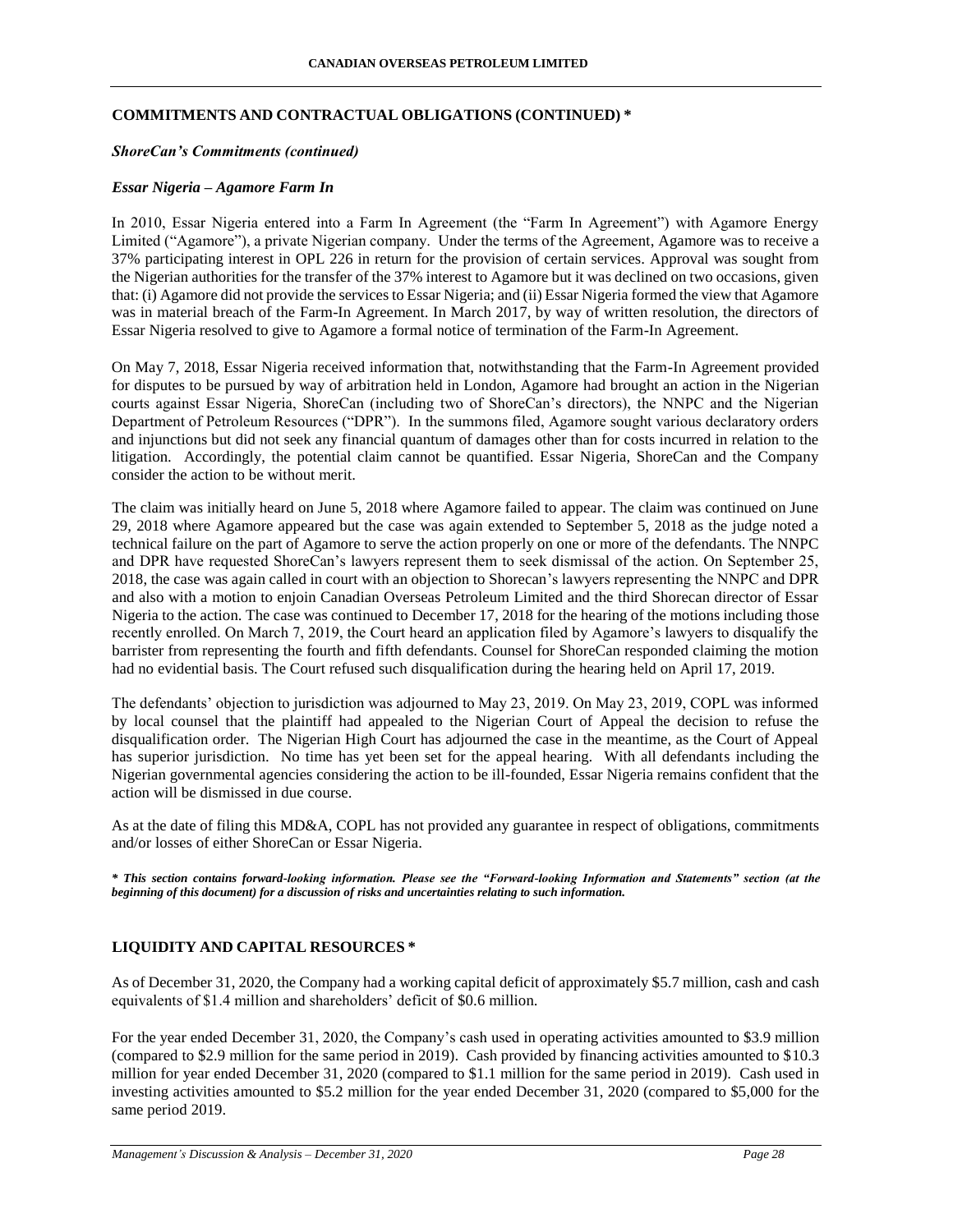## **LIQUIDITY AND CAPITAL RESOURCES (CONTINUED)\***

During the year ended December 31, 2020, the Company closed two equity placings in the UK for total gross proceeds of approximately £2.5 million (\$3.2 million) and issued COPL's Common Shares to certain vendors and employees in lieu of cash payments of approximately  $\pounds$ 1.3 million (\$1.7 million) in respect of outstanding accounts payable due to these vendors and employees (as discussed in details in "*Share Capital*" section). Also, in December 2020, the Company received £3.9 million (\$5.3 million) of proceeds from the UK Placing in advance of the actual issue of Common Shares in January 2021. These proceeds are recognized as subscription receipt liability in current liabilities as at December 31, 2020

Even though the Company had a working capital deficit of \$5.7 million and a deficit of \$192.4 million as of December 31, 2020, a reasonable expectation exists that the Company have adequate resources to continue in operational existence for the foreseeable future. As at December 31, 2020, the current liabilities included subscription receipts liabilities of \$5.3 million representing cash received in advance of equity placing completed subsequent to year end 2020 (as discussed in "*Share Capital*" section) Therefore, the working capital deficit excluding the subscription receipts liability is \$0.4 million. These subscription receipts partially funded the prepayment of \$5 million of the Atomic Group Acquisition purchase price (as discussed in "*Overview and Overall Performance"* section). Subsequent to December 31, 2020, the Company raised capital of \$30.8 million, of which \$5.3 million was received prior to year end 2020 (as discussed in "*Share Capital*" section). In addition, subsequent to December 31, 2020, the Company secured debt financing of \$45 million (as discussed in "*Overview and Overall Performance"* section). Atomic Group is expected to provide future cash inflows from production activities for which exposure to commodity pricing risk is managed through risk management contracts until February 29, 2024 (as discussed in "*Overview and Overall Performance"* section).

*\* This section contains forward-looking information. Please see the "Forward-looking Information and Statements" section (at the beginning of this document) for a discussion of risks and uncertainties relating to such information.*

### **ACCOUNTING PRONOUNCEMENTS**

### *Critical Accounting Estimates*

The preparation of the financial statements in accordance with IFRS requires the Company to make estimates, assumptions and judgements in applying the Company's accounting policies and practices, which may have a significant impact on the financial results reported by the Company. Actual results could differ from estimated amounts, and those differences may be material. A comprehensive discussion of the Company's significant policies and critical accounting estimates is contained in the audited consolidated financial statements for the years ended December 31, 2020 and 2019.

Management is required to make judgements, estimates and assumptions that affect the reported amounts of assets, liabilities, revenues and expenses. Estimates and judgments are continuously evaluated and are based on management's experience and other factors, including expectations of future events that are believed to be reasonable under the circumstances. Accordingly, actual results may differ from those estimated amounts and differences may be material.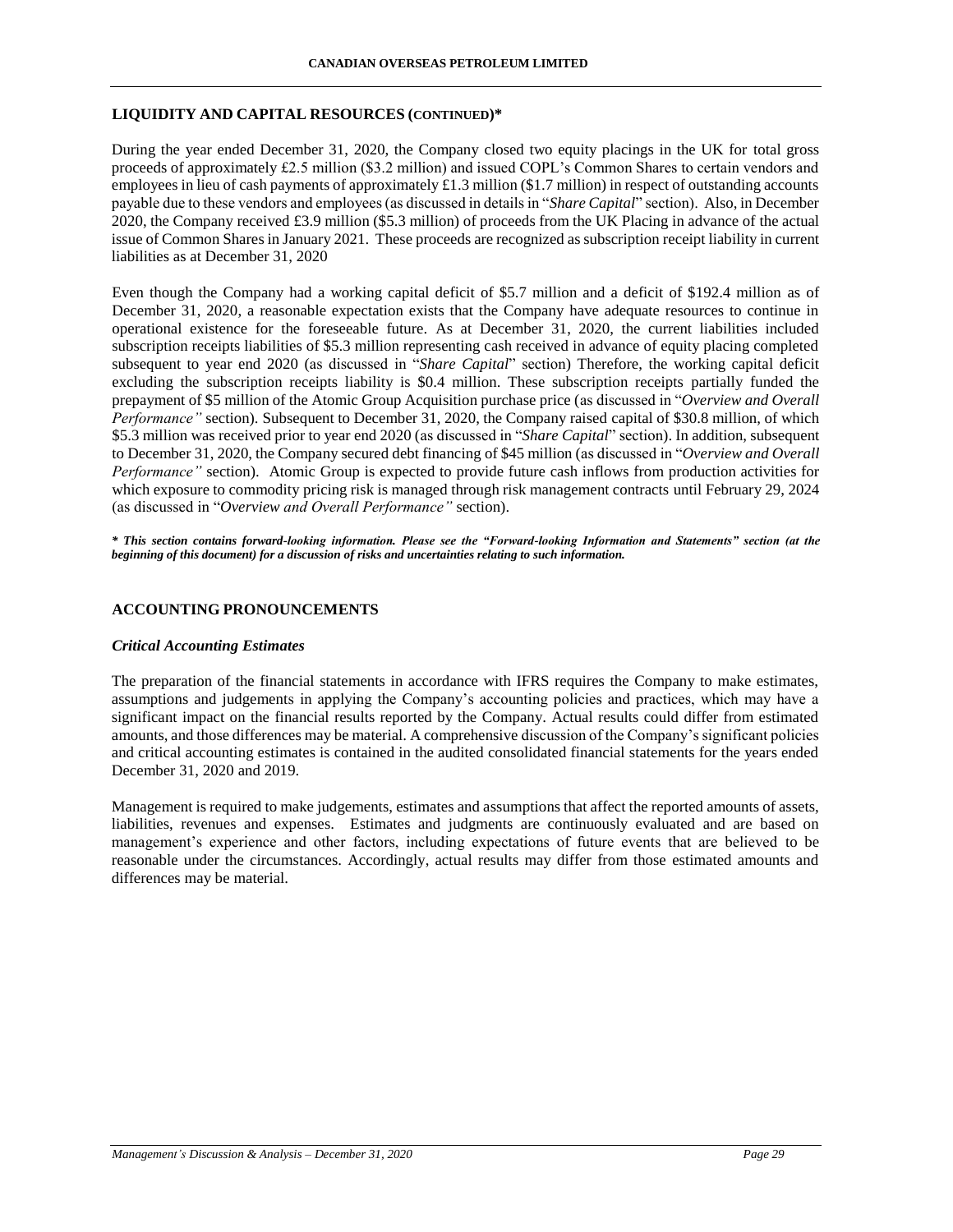## **ACCOUNTING PRONOUNCEMENTS**

### *Critical Accounting Estimates (continued)*

In particular, significant areas of estimation uncertainty considered by management in preparing the consolidated financial statements are:

- Stock-based compensation, warrants and derivative liability the amounts recorded in respect of stock options granted and share purchase warrants granted are based on the Company's estimation of their fair value, calculated using assumptions regarding the life of the option or warrant, interest rates and volatility. By their nature, these estimates and assumptions are subject to uncertainty, and the actual fair value of options or warrants may differ at any time;
- Impairment of assets financial assets and office equipment are assessed for impairment annually and when circumstances suggest that the carrying amount might exceed the recoverable amount. These calculations require the use of estimates and assumptions and are subject to change as new information becomes available;
- Impairment of investment in joint venture After application of the equity method, the net investment in joint venture is assessed for impairment annually and when circumstances suggest that the carrying amount might exceed the recoverable amount. The Company assesses whether it is necessary to recognize any additional impairment loss with respect to its net investment in the joint venture or any other amount that does not constitute part of the net investment. These estimates include the market, economic, legal and political environment in which the joint venture operates, as well as changes in the joint venture's financial condition. Any reversal of impairment losses is recognized to the extent that the recoverable amount of the investment subsequently increases;
- Incremental borrowing rate the incremental borrowing rates are based on judgments including the Company's own credit risk, economic environment, term, currency and risks specific to the underlying assets. The carrying balance of the right-of-use assets, lease liabilities, and the resulting depreciation and amortization and finance expenses may differ due to changes in the market conditions and lease term;
- Provisions, commitments and contingent liabilities amounts recorded as provisions and amounts disclosed as commitments and contingent liabilities are estimated based on the terms of the related contracts and management's best knowledge at the time of issuing the consolidated financial statements. The actual results ultimately may differ from those estimates as future confirming events occur; and
- Allowance for expected credit loss ("ECL") The assessment of ECLs is a significant estimate. The amount of ECLs is sensitive to changes in circumstances and of forecast economic conditions and may not be indicative of actual credit losses.

Significant judgments are involved in the determination of the functional currency of the subsidiaries and the time when exploration and evaluation projects are complete and the technical feasibility and commercial viability of extracting oil or gas are demonstrable for the project or there is no prospect of a positive outcome for the project. Determining the type of joint arrangement as either a joint operation or a joint venture is based on management's determination of whether it has joint control over another entity and considerations include assessment of contractual agreements for unanimous consent of the parties on decision making of relevant activities. Once classified as a joint arrangement, management assesses whether it is structured through a separate vehicle and whether the legal form and contractual arrangements give the entity the direct right to the assets and obligations for the liabilities within the normal course of business, as well as the entity's rights to the economic benefit of assets and its involvement and responsibility for settling liabilities associated with the arrangement.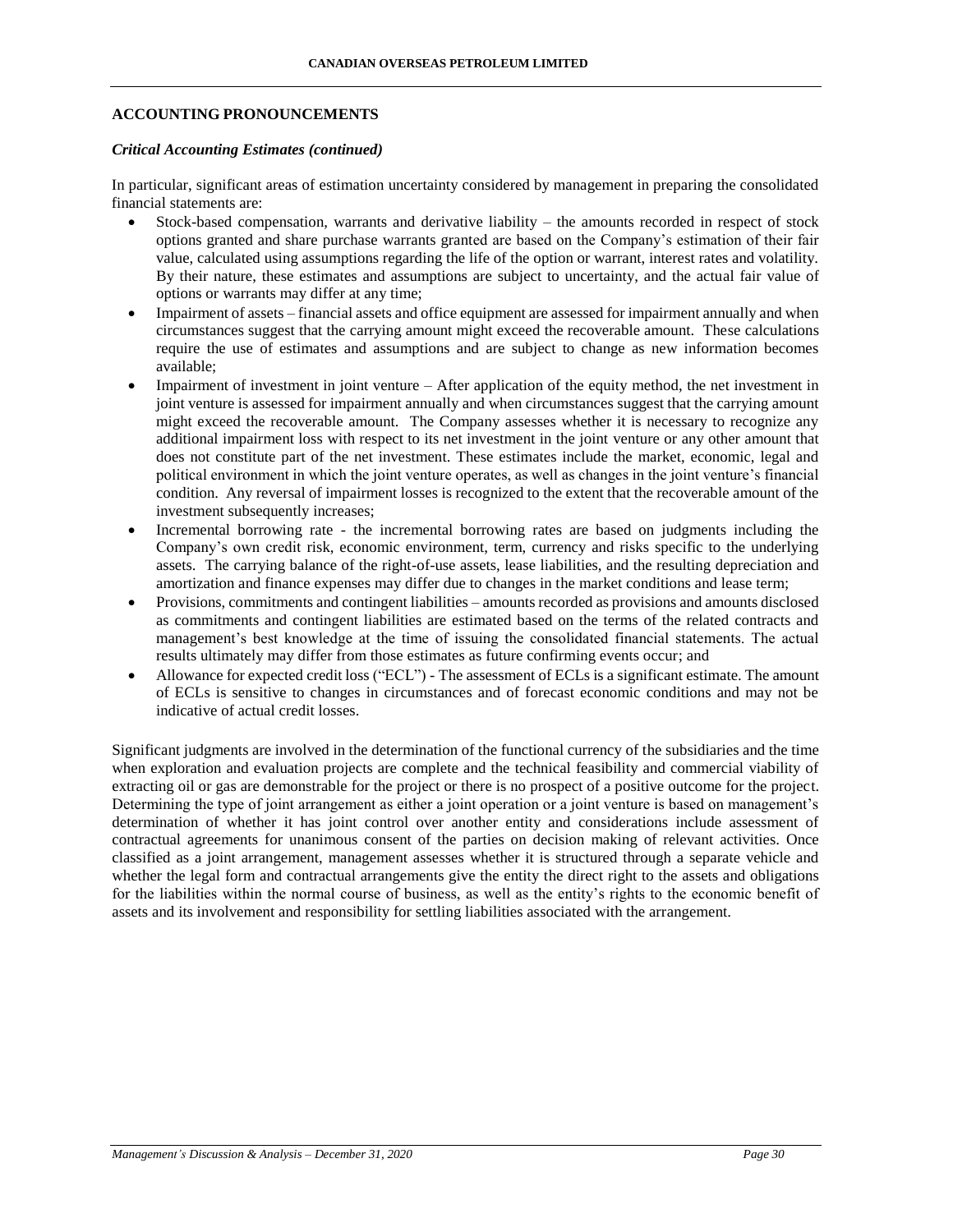### **ACCOUNTING PRONOUNCEMENTS**

#### *Future accounting standards*

### *Interest Rate Benchmark Reform*

On August 27, 2020, the IASB published Interest Rate Benchmark Reform – Phase 2 (Amendments to IFRS 9, "Financial Instruments", IAS 39, "Financial Instruments: Recognition and Measurement", IFRS 7, "Financial Instruments: Disclosures", IFRS 4, "Insurance Contracts" and IFRS 16) ("IBOR Phase 2 Amendments"), which provide clarity on the changes after the reform of an interest rate benchmark. The amendments are effective for annual periods beginning on or after January 1, 2021, with early application permitted. The IBOR Phase 2 Amendments primarily relate to the modification of financial instruments, allowing for a practical expedient for modifications required by the reform. The practical expedient for modifications is accounted for by updating the effective interest rate without modification of the financial instrument and is subject to satisfying all qualifying criteria. The Company expects the IBOR Phase 2 Amendments will not have a material effect on the Company's consolidated financial statements.

### *New and amended accounting standards*

#### *Business Combinations*

In October 2018, the IASB issued amendments to IFRS 3 "Business Combinations" that clarified the definition of a business and included an election to use a concentration test. The concentration test provide for a simplified assessment of an acquisition transaction that results in an asset acquisition if substantially all of the fair value of the gross assets is concentrated in a single identifiable asset or a group of similar identifiable assets. If an election to use the concentration test is not made, or the test failed, then the assessment focuses on the existence of a substantive process. An asset acquisition does not result in the recognition of goodwill, which can only be recognized as a result of acquiring a business. The amendments are effective for annual periods beginning on or after January 1, 2020 and are to be applied prospectively. The amendments had no impact on the Company's Financial Statements for the year ended December 31, 2020, as no acquisitions closed during this period.

#### *Leases*

On May 28, 2020, the IASB issued Covid-19-Related Rent Concessions - Amendment to IFRS 16 "Leases". The amendments provide relief to lessees from applying IFRS 16 to lease modification accounting for rent concessions received as a direct consequence of the COVID-19 pandemic. The amendment applies to annual reporting periods beginning on or after June 1, 2020 with earlier application permitted. The impact of this amendment on the Financial Statements is described in the Note 8 "Lease Obligations".

### *Amendments to IAS 1 and 8 - "Definition of Materiality"*

The Company adopted the amendments to IAS 1 and 8 on January 1, 2020. The amendments provide a new definition of material information that states "information is material if omitting, misstating or obscuring it could reasonably be expected to influence decisions that the primary users of general purpose financial statements make on the basis of those financial statements, which provide financial information about a specific reporting entity."

The amendments clarify that materiality will depend on the nature or magnitude of information, either individually or in combination with other information, in the context of the financial statements. A misstatement of information is material if it could reasonably be expected to influence decisions made by the primary users. These amendments had no impact on the financial statements.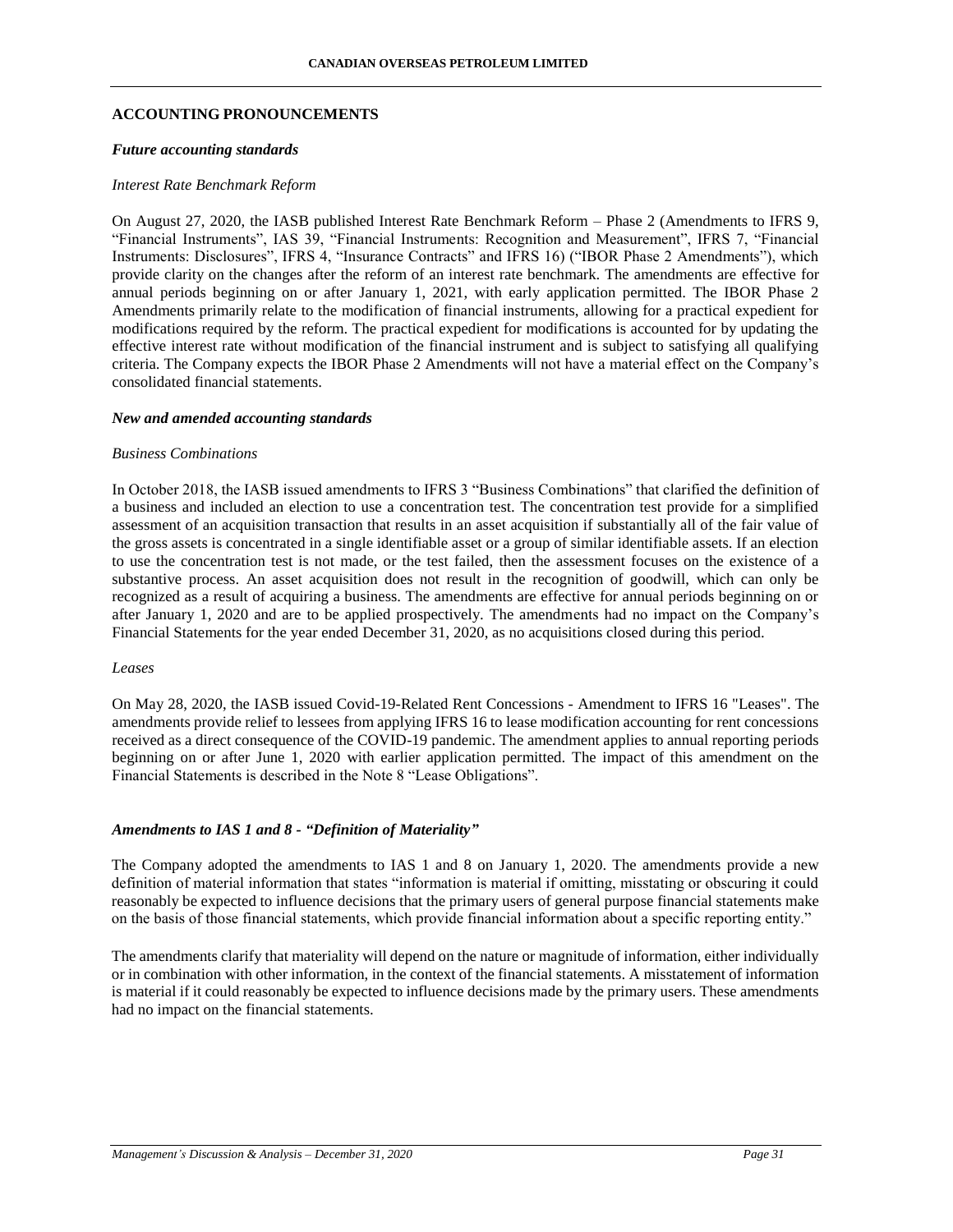### **DISCLOSURE CONTROLS AND PROCEDURES**

The Company's Chief Executive Officer and Chief Financial Officer have designed disclosure controls and procedures ("DC&P"), or caused it to be designed under their supervision, to provide reasonable assurance that material information relating to the Company is made known to them by others, particularly during the period in which the annual filings are being prepared, and information required to be disclosed by the Company in its annual filings, interim filings or other reports filed or submitted by it under securities legislation is recorded, processed, summarized and reported within the time periods specified in securities legislation. Management of COPL, including the Chief Executive Officer and Chief Financial Officer evaluate the effectiveness of the Company's DC&P annually.

### **INTERNAL CONTROLS OVER FINANCIAL REPORTING**

The Company's Chief Executive Officer and Chief Financial Officer are responsible for establishing and maintaining internal control over financial reporting ("ICFR"). They have designed ICFR, or caused it to be designed under their supervision, to provide reasonable assurance regarding the reliability of financial reporting and the preparation of financial statements for external purposes in accordance with IFRS. The control framework the Company's officers used to design the Company's ICFR is the Internal Control – Integrated Framework issued by the Committee of Sponsoring Organizations.

No material changes in the Company's ICFR were identified during year ended December 31, 2020, that have materially affected, or are reasonably likely to materially affect the Company's ICFR.

It should be noted that a control system, including the Company's disclosure and internal controls procedures, no matter how well conceived, can provide only reasonable, but not absolute, assurance that the objectives of the control system will be met and it should not be expected the disclosure and internal control procedures will prevent all errors or fraud. In reaching a reasonable level of assurance, management necessarily is required to apply its judgment in evaluating the cost/benefit relationship of possible controls and procedures.